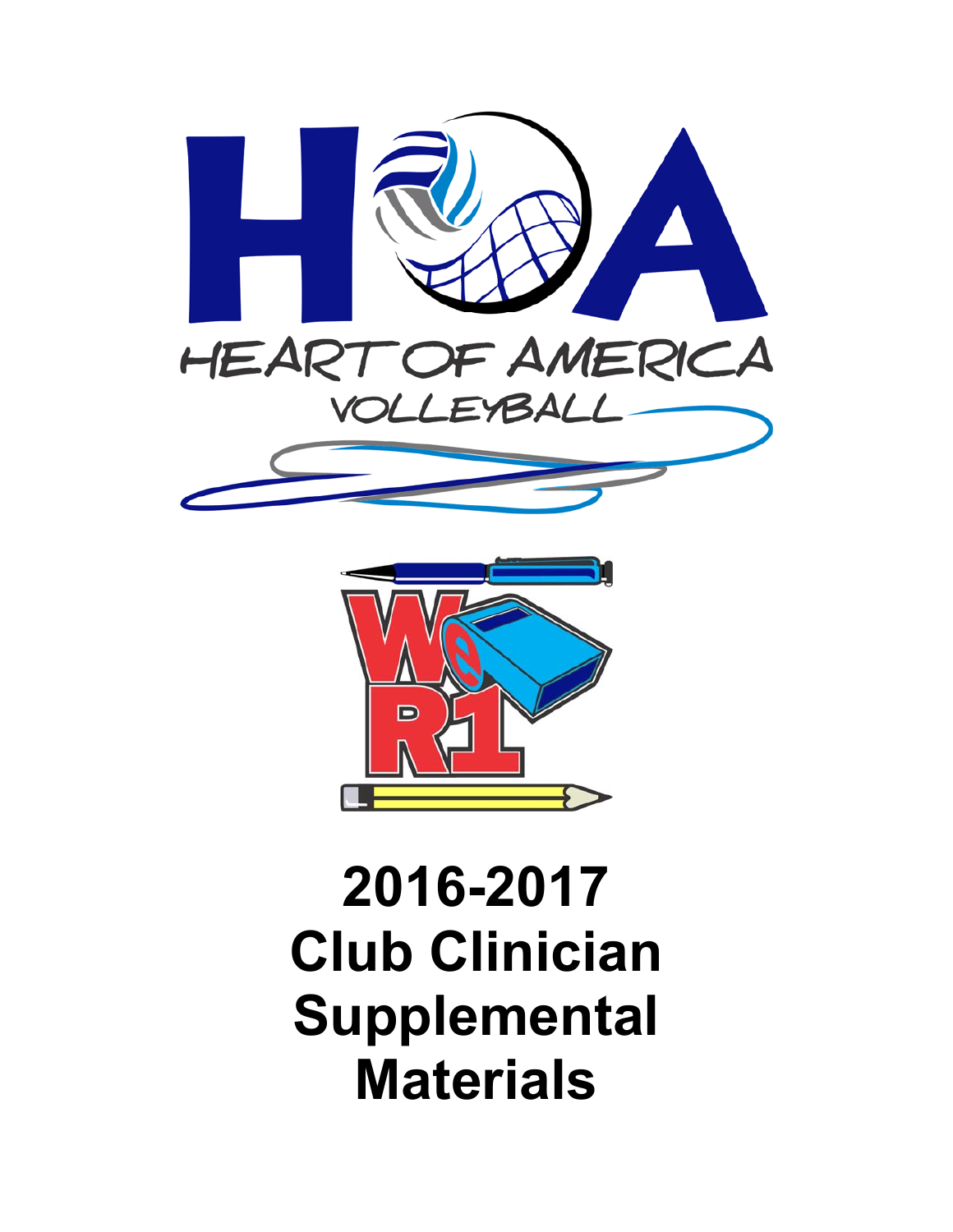

Club:

| Online<br><b>Clinic</b> | Club<br><b>Clinic</b> | R <sub>1</sub> | <b>EVALUATIONS</b><br>R <sub>2</sub> | SC     | <b>Club Member Name (Last, First)</b> |
|-------------------------|-----------------------|----------------|--------------------------------------|--------|---------------------------------------|
| $\Box$                  | $\Box$                | $\Box$         | $\Box$                               | $\Box$ |                                       |
| □                       | □                     | $\Box$         | $\Box$                               | $\Box$ |                                       |
| □                       | $\Box$                | □              | $\Box$                               | $\Box$ |                                       |
| $\Box$                  | $\Box$                | $\Box$         | $\Box$                               | $\Box$ |                                       |
| $\Box$                  | $\Box$                | $\Box$         | $\Box$                               | $\Box$ |                                       |
| $\Box$                  | $\Box$                | □              | $\Box$                               | $\Box$ |                                       |
| □                       | $\Box$                | $\Box$         | $\Box$                               | $\Box$ |                                       |
| $\Box$                  | $\Box$                | □              | $\Box$                               | $\Box$ |                                       |
| □                       | $\Box$                | $\Box$         | $\Box$                               | $\Box$ |                                       |
| □                       | $\Box$                | $\Box$         | $\Box$                               | $\Box$ |                                       |
| $\Box$                  | $\Box$                | □              | $\Box$                               | $\Box$ |                                       |
| □                       | $\Box$                | $\Box$         | $\Box$                               | $\Box$ |                                       |
| $\Box$                  | $\Box$                | □              | $\Box$                               | $\Box$ |                                       |
| □                       | $\Box$                | $\Box$         | $\Box$                               | $\Box$ |                                       |
| ◻                       | $\Box$                | □              | $\Box$                               | $\Box$ |                                       |
| $\Box$                  | $\Box$                | $\Box$         | $\Box$                               | $\Box$ |                                       |
| □                       | $\Box$                | $\Box$         | $\Box$                               | $\Box$ |                                       |
| $\Box$                  | $\Box$                | □              | $\Box$                               | $\Box$ |                                       |
| $\Box$                  | $\Box$                | $\Box$         | $\Box$                               | $\Box$ |                                       |
| $\Box$                  | $\Box$                | $\Box$         | $\Box$                               | $\Box$ |                                       |
| $\Box$                  | □                     | $\Box$         | $\Box$                               | $\Box$ |                                       |
| □                       | $\Box$                | $\Box$         | $\Box$                               | $\Box$ |                                       |
| $\Box$                  | □                     | $\Box$         | $\Box$                               | $\Box$ |                                       |
| $\Box$                  | $\Box$                | $\Box$         | $\Box$                               | $\Box$ |                                       |
| $\Box$                  | $\Box$                | $\Box$         | $\Box$                               | $\Box$ |                                       |
| $\Box$                  | $\Box$                | $\Box$         | $\Box$                               | $\Box$ |                                       |
| $\Box$                  | □                     | $\Box$         | $\Box$                               | $\Box$ |                                       |
| □                       | □                     | $\Box$         | $\Box$                               | $\Box$ |                                       |
| $\Box$                  | $\Box$                | $\Box$         | $\Box$                               | $\Box$ |                                       |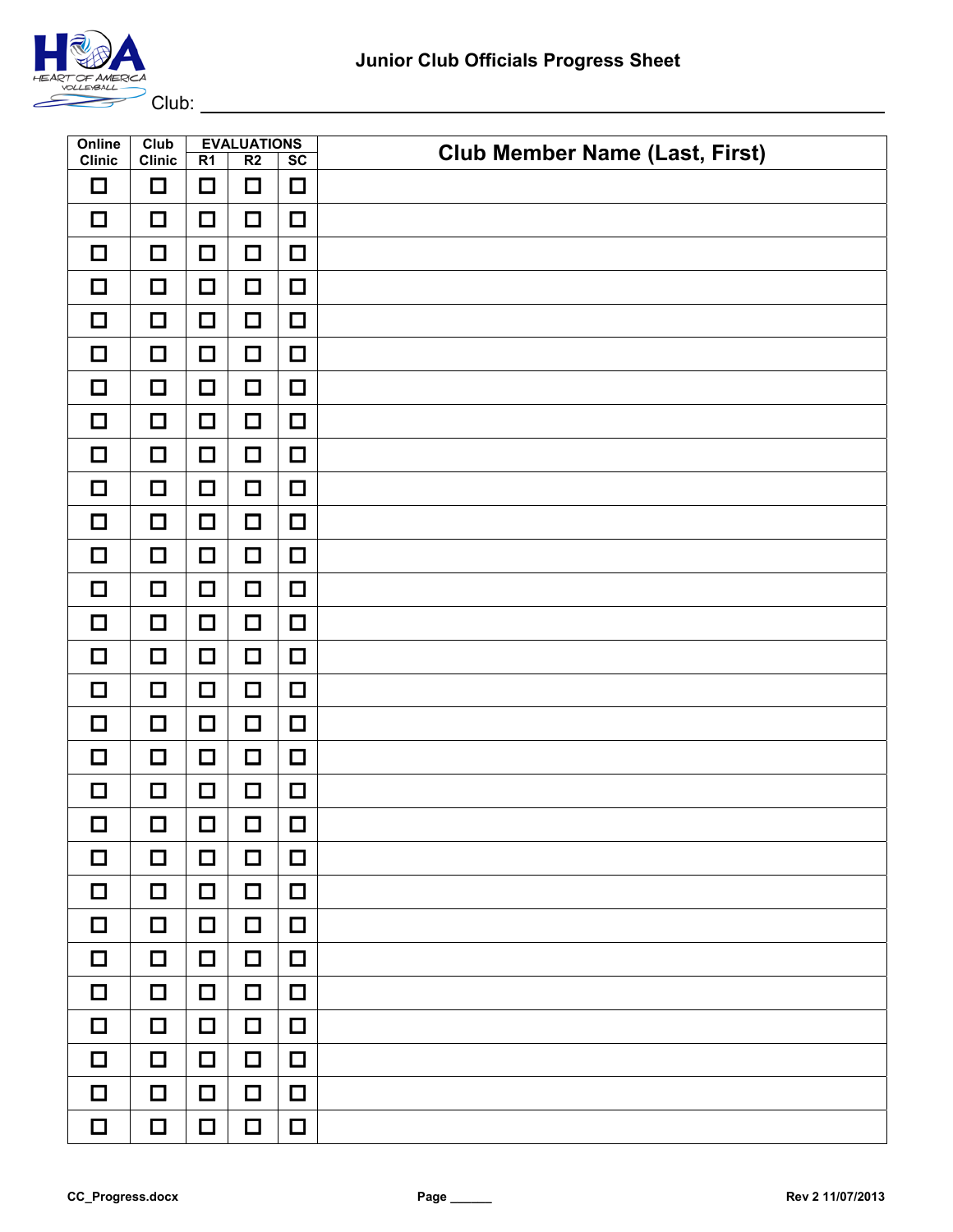

Club Code&Name: Date:

| Name:                                                                                                                                                                                                                                                                                                                                                                                                                                                                                                                                                                                           |                                                                                           |                           |                                |                           |                    |
|-------------------------------------------------------------------------------------------------------------------------------------------------------------------------------------------------------------------------------------------------------------------------------------------------------------------------------------------------------------------------------------------------------------------------------------------------------------------------------------------------------------------------------------------------------------------------------------------------|-------------------------------------------------------------------------------------------|---------------------------|--------------------------------|---------------------------|--------------------|
| Last, First<br>$\square$ 10<br><b>JR Age:</b>                                                                                                                                                                                                                                                                                                                                                                                                                                                                                                                                                   | □11<br>$\square$ 12<br>$\square$ 13<br>Draw an 'X' in the appropriate age box for referee | $\square$ 15<br>$\Box$ 14 | $\square$ 16                   | $\square$ 18<br>$\Box$ 17 | $\Box$ Adult       |
| $\Box$ 1st year scorer                                                                                                                                                                                                                                                                                                                                                                                                                                                                                                                                                                          |                                                                                           |                           | <b>Number of years scoring</b> |                           |                    |
| $\square$ Pass                                                                                                                                                                                                                                                                                                                                                                                                                                                                                                                                                                                  |                                                                                           | $\Box$ Fail               |                                |                           |                    |
| <b>Pre-match/Pre-set Duties</b><br>Checks for score sheets, pens<br>and pencils.<br>Records: All heading info in ink.<br>Court, Time, Match Info<br>Officials, Work team name<br>Communicates with 2nd referee.<br>Records serving/receiving teams<br>correctly $(3 \times \text{on sheet})$ .<br>Give lineup sheets to 2nd referee.<br>Checks lineups for signature,<br>captains, Liberos or X.<br>Records proper Libero info on all<br>remaining scoresheets/lineups.<br>Records lineups correctly.<br><b>Deciding Set (Court Switch)</b><br>Heading on both sides.<br>Lineups on both sides. | □Improvement Needed<br>Notes:                                                             | $\Box$ Acceptable         | $\Box$ Proficient              | $\Box$ Strong             | $\Box$ Very Strong |
| <b>Appearance &amp; Attitude</b><br><b>NO CELL PHONE!!!</b><br><b>NO MP3 PLAYER!!!</b><br>Confident, poised and ready.<br>Alert and positive.<br>Not sloppy, lazy or bored.<br>Not laying on table.<br>No food or drinks on table.                                                                                                                                                                                                                                                                                                                                                              | □Improvement Needed<br>Notes:                                                             | $\Box$ Acceptable         | $\Box$ Proficient              | $\Box$ Strong             | $\Box$ Very Strong |
| <b>Teamwork</b><br>Checks line-up/player position on<br>court along with 2nd referee.<br>Communicates well with assistant<br>scorer (Libero Tracker) and 2nd<br>referee.<br>Talks to 2nd referee about time<br>outs taken, substitutions, line-ups.<br>Give ready signal when needed.                                                                                                                                                                                                                                                                                                           | □Improvement Needed<br>Notes:                                                             | $\Box$ Acceptable         | $\Box$ Proficient              | $\Box$ Strong             | $\Box$ Very Strong |
| <b>Focus and Awareness</b><br>Ignores distractions and keeps up<br>with the match.<br>Directs coaches to 2nd referee to<br>answer questions.<br>Corrects errors without delaying<br>the match.<br>Anticipates sub/timeout requests.<br>Aware of wrong servers<br>Handles wrong server correctly.<br>Aware of illegal substitutions<br>Checks legality of substitutions.<br><b>Assists with illegal Libero</b><br>replacements.                                                                                                                                                                  | □Improvement Needed<br>Notes:                                                             | $\Box$ Acceptable         | $\Box$ Proficient              | $\Box$ Strong             | □Very Strong       |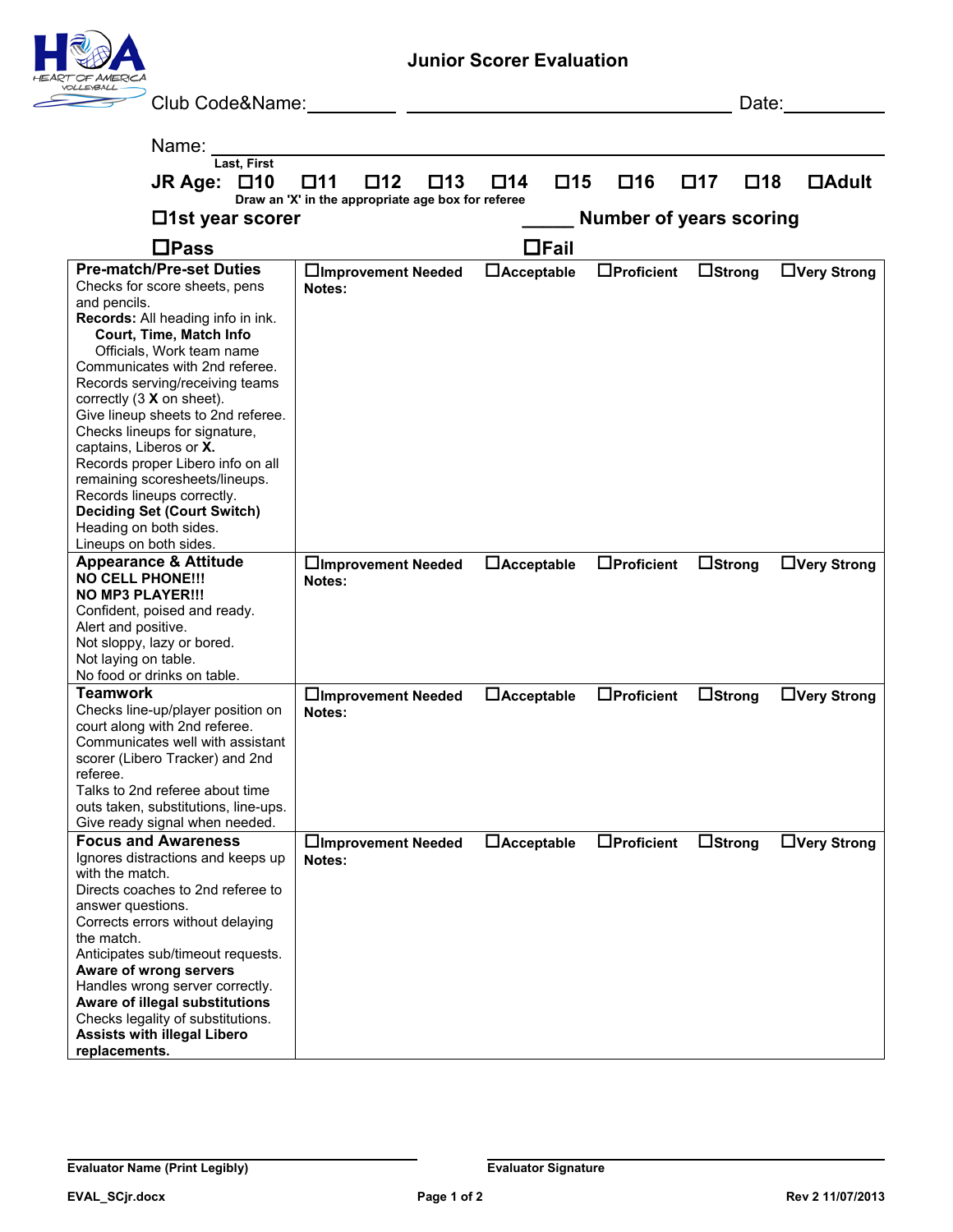

Club Code&Name: Date:

| Name:<br>Last, First                                                                                                                                                                                                                                                                                                                                                                                                                                                                                                                                                                                                                                                                                                                                                                                                         |                                                                                                    |                           |                                |                           |                    |
|------------------------------------------------------------------------------------------------------------------------------------------------------------------------------------------------------------------------------------------------------------------------------------------------------------------------------------------------------------------------------------------------------------------------------------------------------------------------------------------------------------------------------------------------------------------------------------------------------------------------------------------------------------------------------------------------------------------------------------------------------------------------------------------------------------------------------|----------------------------------------------------------------------------------------------------|---------------------------|--------------------------------|---------------------------|--------------------|
| $\square$ 10<br>JR Age:                                                                                                                                                                                                                                                                                                                                                                                                                                                                                                                                                                                                                                                                                                                                                                                                      | $\square$ 12<br>$\square$ 13<br>$\square$ 11<br>Draw an 'X' in the appropriate age box for referee | $\square$ 15<br>$\Box$ 14 | $\square$ 16                   | $\Box$ 17<br>$\square$ 18 | $\Box$ Adult       |
| $\Box$ 1st year scorer                                                                                                                                                                                                                                                                                                                                                                                                                                                                                                                                                                                                                                                                                                                                                                                                       |                                                                                                    |                           | <b>Number of years scoring</b> |                           |                    |
| $\Box$ Pass                                                                                                                                                                                                                                                                                                                                                                                                                                                                                                                                                                                                                                                                                                                                                                                                                  |                                                                                                    | $\Box$ Fail               |                                |                           |                    |
| <b>Scoring the Set</b><br>General neatness<br>Records set Start Time.<br>Switches to pencil (optional)<br>Check correct server every serve.<br>Notifies 2nd referee after wrong<br>server contact serve.<br>Checkmark service round box #.<br>Records:<br>Exit scores correctly.<br>Points in Points column<br>correctly (slashes/triangles).<br>Libero service position.<br>Substitutions:<br>Check if sub is legal.<br>Records entering player no.<br>Records score correctly.<br>Asks for new captain if needed.<br><b>Time Outs</b><br>Records score correctly<br>Signals 2nd referee:<br>Number of timeouts taken<br>Ready at end of timeout<br><b>Deciding Set (Court Switch)</b><br>Records substitutions<br>and time outs on both side.<br>Records Court switch information.<br>Point at Change.<br>Last Exit Score. | <b>∐Improvement Needed</b><br>Notes:                                                               | $\Box$ Acceptable         | $\Box$ Proficient              | $\Box$ Strong             | $\Box$ Very Strong |
| <b>End of Set</b><br>Switches to pen.<br>Records set End Time<br>Circles final exit score<br>in Service Rounds boxes.<br>Enters set winner and loser.<br>Verifies accuracy of score sheet.<br>If all sets on score sheet are<br>complete, signs the score sheet.                                                                                                                                                                                                                                                                                                                                                                                                                                                                                                                                                             | □Improvement Needed<br>Notes:                                                                      | $\Box$ Acceptable         | $\Box$ Proficient              | $\Box$ Strong             | $\Box$ Very Strong |
| <b>End of Match</b><br>Record Match Winner on all score<br>sheets.<br>Obtains signatures from<br>captains/coaches and 1st referee.<br>Deliver scoresheet to proper<br>tournament staff.                                                                                                                                                                                                                                                                                                                                                                                                                                                                                                                                                                                                                                      | □Improvement Needed<br>Notes:                                                                      | $\Box$ Acceptable         | $\Box$ Proficient              | $\Box$ Strong             | □Very Strong       |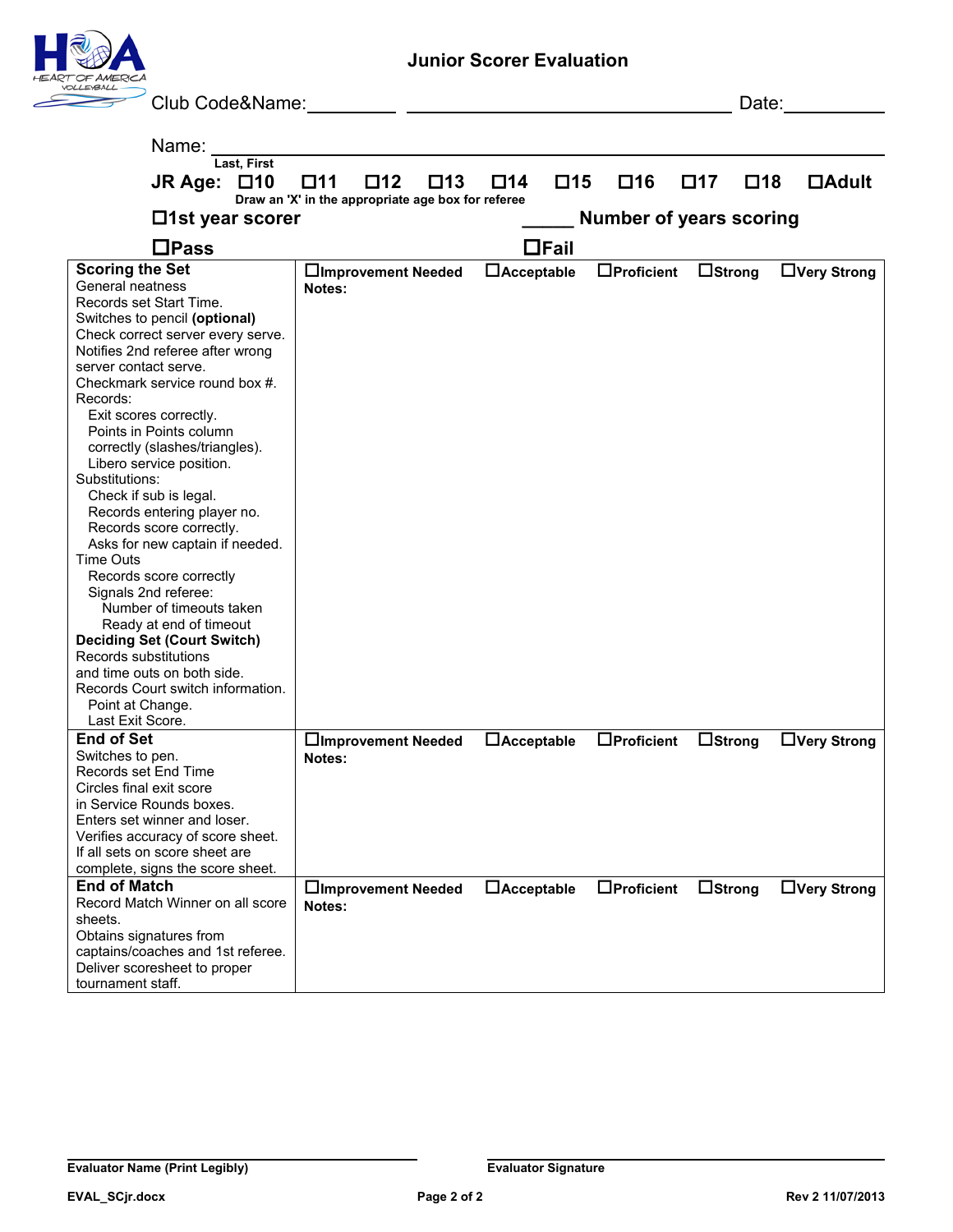

| Club Code&Name:                                                    |                                                    |                           |                                   | Date:                        |                    |
|--------------------------------------------------------------------|----------------------------------------------------|---------------------------|-----------------------------------|------------------------------|--------------------|
|                                                                    |                                                    |                           |                                   |                              |                    |
| Name:<br>Last, First                                               |                                                    |                           |                                   |                              |                    |
| $\square$ 10<br>JR Age:                                            | $\square$ 12<br>$\square$ 13<br>□11                | $\square$ 15<br>$\Box$ 14 | $\square$ 16                      | $\square$ 17<br>$\square$ 18 | $\Box$ Adult       |
| $\Box$ 1st year referee                                            | Draw an 'X' in the appropriate age box for referee |                           | <b>Number of years refereeing</b> |                              |                    |
|                                                                    |                                                    |                           |                                   |                              |                    |
| $\Box$ Pass                                                        |                                                    | $\Box$ Fail               |                                   |                              |                    |
| <b>Pre-match Duties</b>                                            | □Improvement Needed                                | $\Box$ Acceptable         | $\Box$ Proficient                 | $\Box$ Strong                | $\Box$ Very Strong |
| Has knowledge of rules.                                            | Notes:                                             |                           |                                   |                              |                    |
| Has whistle, cards, watch, coin.                                   |                                                    |                           |                                   |                              |                    |
| Inspects court & equipment.                                        |                                                    |                           |                                   |                              |                    |
| Knows ground rules.                                                |                                                    |                           |                                   |                              |                    |
| Conducts captain's meeting.                                        |                                                    |                           |                                   |                              |                    |
| <b>Appearance &amp; Attitude</b>                                   | □Improvement Needed                                | $\Box$ Acceptable         | $\Box$ Proficient                 | $\Box$ Strong                | $\Box$ Very Strong |
| <b>NO CELL PHONE!!!</b>                                            | Notes:                                             |                           |                                   |                              |                    |
| Confident, poised and ready.                                       |                                                    |                           |                                   |                              |                    |
| Alert and positive.                                                |                                                    |                           |                                   |                              |                    |
| Not sloppy, lazy or bored.                                         |                                                    |                           |                                   |                              |                    |
| Approachable and friendly.                                         |                                                    |                           |                                   |                              |                    |
| Communicates well with coaches.                                    |                                                    |                           |                                   |                              |                    |
| (Preventive) Works to prevent                                      |                                                    |                           |                                   |                              |                    |
| problems from occurring                                            |                                                    |                           |                                   |                              |                    |
| <b>Teamwork</b>                                                    | □Improvement Needed                                | $\Box$ Acceptable         | $\Box$ Proficient                 | $\Box$ Strong                | □Very Strong       |
| Uses 2nd referee/line judges well.                                 | Notes:                                             |                           |                                   |                              |                    |
| Eye contact with entire crew.                                      |                                                    |                           |                                   |                              |                    |
| Acts as captain of the work team.                                  |                                                    |                           |                                   |                              |                    |
| Judgment/Focus/Awareness                                           | □Improvement Needed                                | $\Box$ Acceptable         | $\Box$ Proficient                 | $\Box$ Strong                | $\Box$ Very Strong |
| Ability to stay with play.                                         | Notes:                                             |                           |                                   |                              |                    |
| Focuses on ball and players.<br>Aware of setter position on court. |                                                    |                           |                                   |                              |                    |
| Aware of attack line faults.                                       |                                                    |                           |                                   |                              |                    |
| Good reaction time.                                                |                                                    |                           |                                   |                              |                    |
| Aware of screens and overlaps.                                     |                                                    |                           |                                   |                              |                    |
| Directs & controls when needed.                                    |                                                    |                           |                                   |                              |                    |
| Issues sanctions as needed.                                        |                                                    |                           |                                   |                              |                    |
| <b>Techniques &amp; Mechanics</b>                                  | □Improvement Needed                                | $\Box$ Acceptable         | $\Box$ Proficient                 | $\Box$ Strong                | $\Box$ Very Strong |
| Checks readiness of everyone                                       | Notes:                                             |                           |                                   |                              |                    |
| before beckoning for serve.                                        |                                                    |                           |                                   |                              |                    |
| Whistles ball dead immediately,                                    |                                                    |                           |                                   |                              |                    |
| then signals.                                                      |                                                    |                           |                                   |                              |                    |
| Clear, sharp, authoritative whistle.                               |                                                    |                           |                                   |                              |                    |
| Signals correct, visible and held.                                 |                                                    |                           |                                   |                              |                    |
| Signal sequence correct.                                           |                                                    |                           |                                   |                              |                    |
| <b>Ball Handling</b>                                               | <b>∐Improvement Needed</b>                         | $\Box$ Acceptable         | $\Box$ Proficient                 | $\Box$ Strong                | $\Box$ Very Strong |
| Calls catches and throws and                                       | Notes:                                             |                           |                                   |                              |                    |
| multiple contacts.                                                 |                                                    |                           |                                   |                              |                    |
| Consistent ball handling calls.                                    |                                                    |                           |                                   |                              |                    |
| Clean handling for 2nd/3rd ball                                    |                                                    |                           |                                   |                              |                    |
| sent to opponents.                                                 |                                                    |                           |                                   |                              |                    |
| Judges contact and not spin.                                       |                                                    |                           |                                   |                              |                    |
| No automatic calls.                                                |                                                    |                           |                                   |                              |                    |
| Play at the Net                                                    | <b>∐Improvement Needed</b>                         | $\Box$ Acceptable         | $\Box$ Proficient                 | $\Box$ Strong                | $\Box$ Very Strong |
| Aware of back row players.<br>Knows back row faults rules and      | Notes:                                             |                           |                                   |                              |                    |
| applies correctly.                                                 |                                                    |                           |                                   |                              |                    |
| Looks for touches and net faults.                                  |                                                    |                           |                                   |                              |                    |
|                                                                    |                                                    |                           |                                   |                              |                    |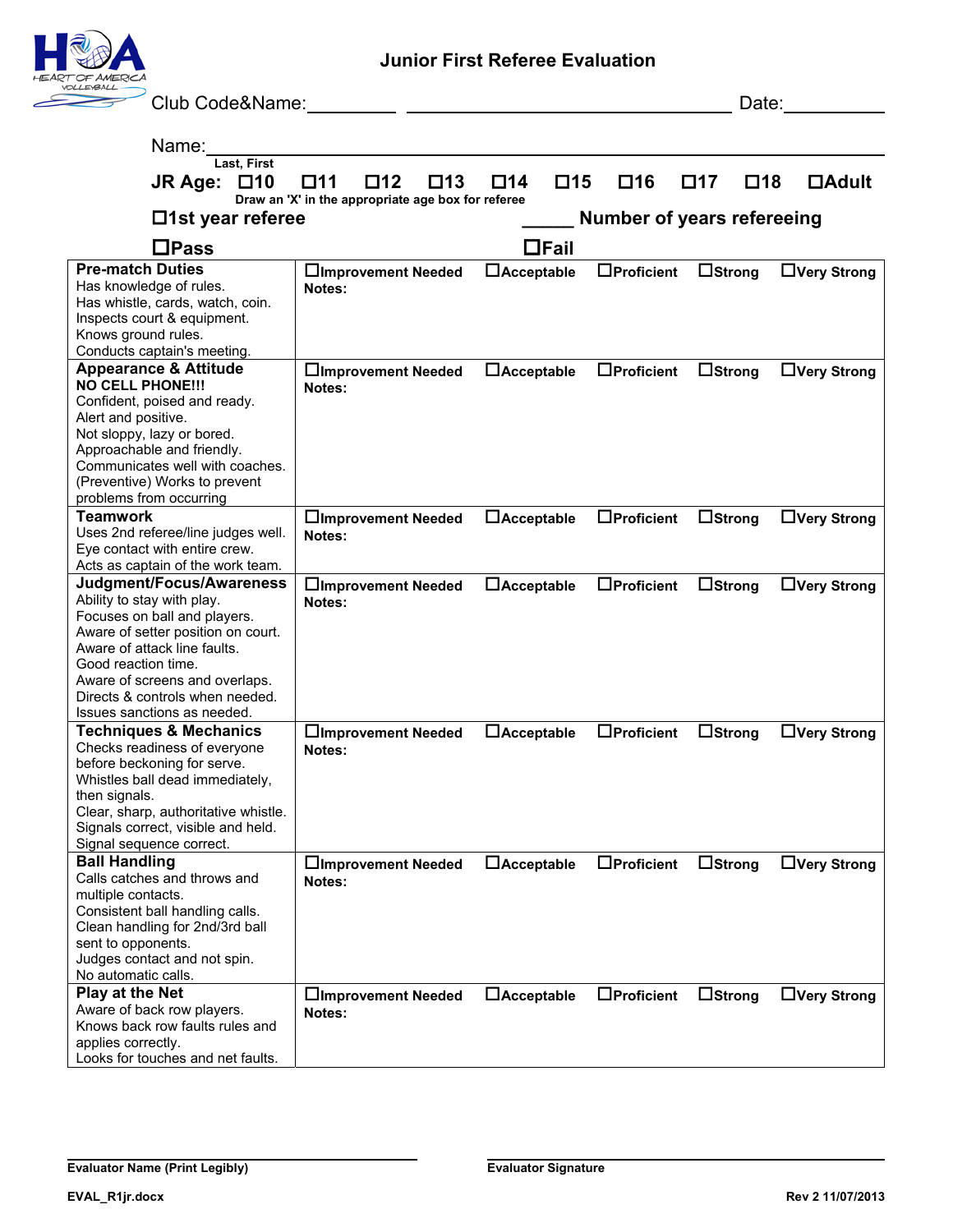

| Club Code&Name:                                                          |                                                    |                     |                                   | Date:                     |                    |
|--------------------------------------------------------------------------|----------------------------------------------------|---------------------|-----------------------------------|---------------------------|--------------------|
|                                                                          |                                                    |                     |                                   |                           |                    |
| Name:                                                                    |                                                    |                     |                                   |                           |                    |
| Last, First                                                              |                                                    |                     |                                   |                           |                    |
| $\square$ 10<br>JR Age:                                                  | □12<br>$\square$ 13<br>□11                         | $\square$ 15<br>□14 | □16                               | $\square$ 18<br>$\Box$ 17 | <b>DAdult</b>      |
|                                                                          | Draw an 'X' in the appropriate age box for referee |                     |                                   |                           |                    |
| $\Box$ 1st year referee                                                  |                                                    |                     | <b>Number of years refereeing</b> |                           |                    |
|                                                                          |                                                    |                     |                                   |                           |                    |
| $\Box$ Pass                                                              |                                                    | $\Box$ Fail         |                                   |                           |                    |
|                                                                          |                                                    |                     |                                   |                           |                    |
| <b>Pre-match Duties</b>                                                  | □Improvement Needed                                | $\Box$ Acceptable   | $\Box$ Proficient                 | $\Box$ Strong             | $\Box$ Very Strong |
| Has whistle and watch.                                                   | Notes:                                             |                     |                                   |                           |                    |
| Checks for game ball.<br>Attends captain's meeting.                      |                                                    |                     |                                   |                           |                    |
| Communicates with scorer.                                                |                                                    |                     |                                   |                           |                    |
| Times warm-up period.                                                    |                                                    |                     |                                   |                           |                    |
| Gets line-up sheets on time.                                             |                                                    |                     |                                   |                           |                    |
| <b>Appearance &amp; Attitude</b>                                         | □Improvement Needed                                | $\Box$ Acceptable   | $\Box$ Proficient                 | $\Box$ Strong             | $\Box$ Very Strong |
| <b>NO CELL PHONE!!!</b>                                                  | Notes:                                             |                     |                                   |                           |                    |
| Confident, poised and ready.                                             |                                                    |                     |                                   |                           |                    |
| Alert and positive.                                                      |                                                    |                     |                                   |                           |                    |
| Not sloppy, lazy or bored.                                               |                                                    |                     |                                   |                           |                    |
| Not leaning against net pole.                                            |                                                    |                     |                                   |                           |                    |
| Approachable and friendly.                                               |                                                    |                     |                                   |                           |                    |
| Responsive to coaches.                                                   |                                                    |                     |                                   |                           |                    |
| <b>Teamwork</b>                                                          | □Improvement Needed                                | $\Box$ Acceptable   | $\Box$ Proficient                 | $\Box$ Strong             | $\Box$ Very Strong |
| Waits for scorer to complete                                             | Notes:                                             |                     |                                   |                           |                    |
| recording substitution.                                                  |                                                    |                     |                                   |                           |                    |
| Eye contact with first referee.                                          |                                                    |                     |                                   |                           |                    |
| Uses discreet signals to assist                                          |                                                    |                     |                                   |                           |                    |
| first referee when blocked.<br>Judgment/Focus/Awareness                  |                                                    |                     |                                   |                           |                    |
| Watches receiving team on serve.                                         | □Improvement Needed                                | $\Box$ Acceptable   | $\Box$ Proficient                 | $\Box$ Strong             | $\Box$ Very Strong |
| Watches blocking team at net.                                            | Notes:                                             |                     |                                   |                           |                    |
| Stays with net and centerline.                                           |                                                    |                     |                                   |                           |                    |
| Aware of setter position on court.                                       |                                                    |                     |                                   |                           |                    |
| Good reaction time.                                                      |                                                    |                     |                                   |                           |                    |
| Aware of screens and overlaps.                                           |                                                    |                     |                                   |                           |                    |
| Anticipates time-outs and subs.                                          |                                                    |                     |                                   |                           |                    |
| <b>Techniques &amp; Mechanics</b>                                        | □Improvement Needed                                | $\Box$ Acceptable   | $\Box$ Proficient                 | $\Box$ Strong             | $\Box$ Very Strong |
| Verifies line-up position on court.                                      | Notes:                                             |                     |                                   |                           |                    |
| Identifies captains to first referee.                                    |                                                    |                     |                                   |                           |                    |
| Clear, sharp, authoritative whistle.                                     |                                                    |                     |                                   |                           |                    |
| Whistles:                                                                |                                                    |                     |                                   |                           |                    |
| To begin/end time-outs.                                                  |                                                    |                     |                                   |                           |                    |
| And Signals substitutions.                                               |                                                    |                     |                                   |                           |                    |
| To end time between sets.                                                |                                                    |                     |                                   |                           |                    |
| Recognizes and calls                                                     |                                                    |                     |                                   |                           |                    |
| overlaps on receiving team.                                              |                                                    |                     |                                   |                           |                    |
| Signals correct, visible and held.                                       |                                                    |                     |                                   |                           |                    |
| Echoes 1st referee signals except<br>for service beckon, serve into net. |                                                    |                     |                                   |                           |                    |
| Uses ready signal to give court                                          |                                                    |                     |                                   |                           |                    |
| back to first referee.                                                   |                                                    |                     |                                   |                           |                    |
| Moves to blocking side of net                                            |                                                    |                     |                                   |                           |                    |
| quickly.                                                                 |                                                    |                     |                                   |                           |                    |
| Play at the Net                                                          | <b>∐Improvement Needed</b>                         | $\Box$ Acceptable   | $\Box$ Proficient                 | $\Box$ Strong             | □Very Strong       |
| Assists/Calls back row faults.                                           | Notes:                                             |                     |                                   |                           |                    |
| Looks for touches, net faults.                                           |                                                    |                     |                                   |                           |                    |
| Looks for centerline faults.                                             |                                                    |                     |                                   |                           |                    |
| Whistles and signals ball outside                                        |                                                    |                     |                                   |                           |                    |
| of net on 2nd referee side.                                              |                                                    |                     |                                   |                           |                    |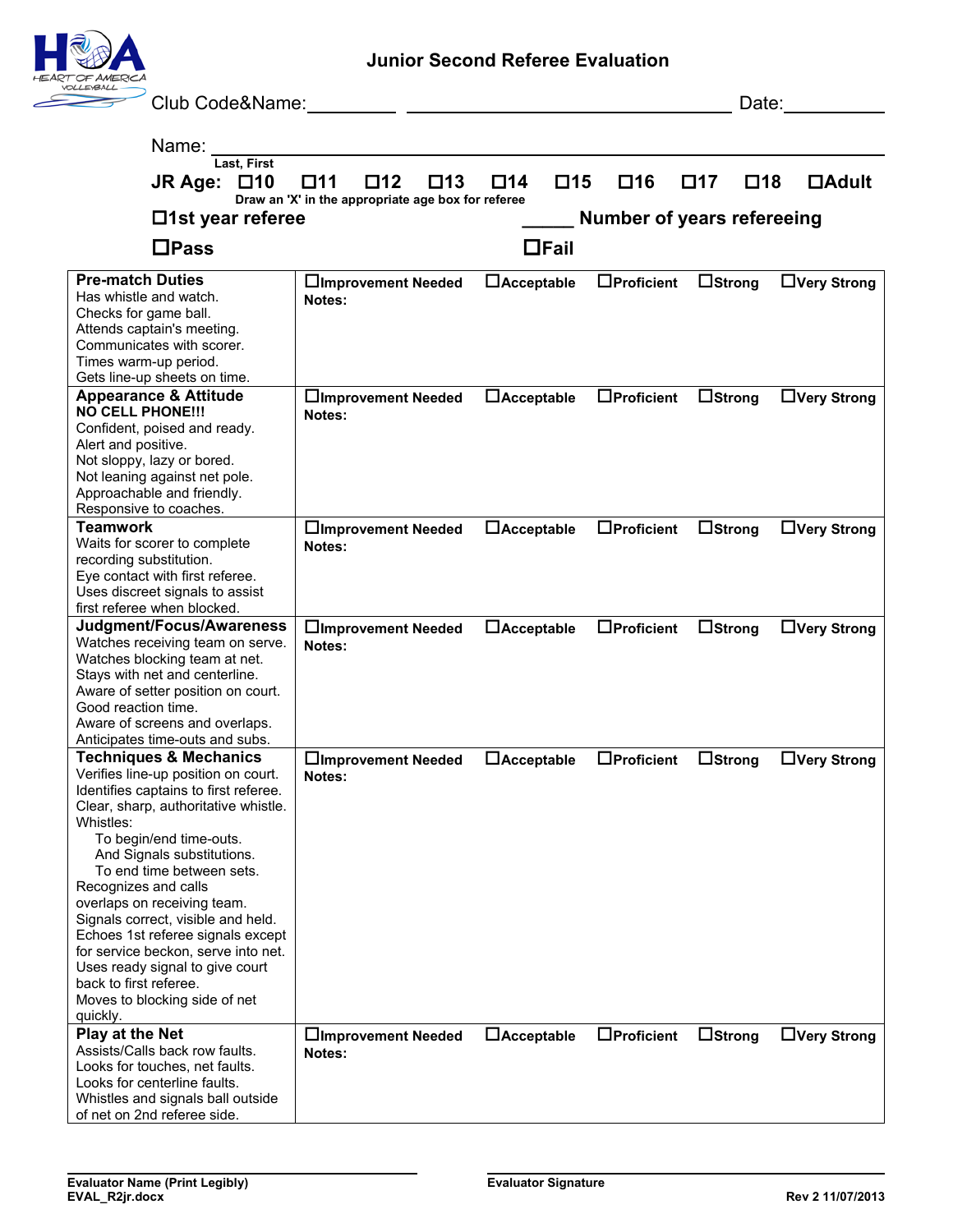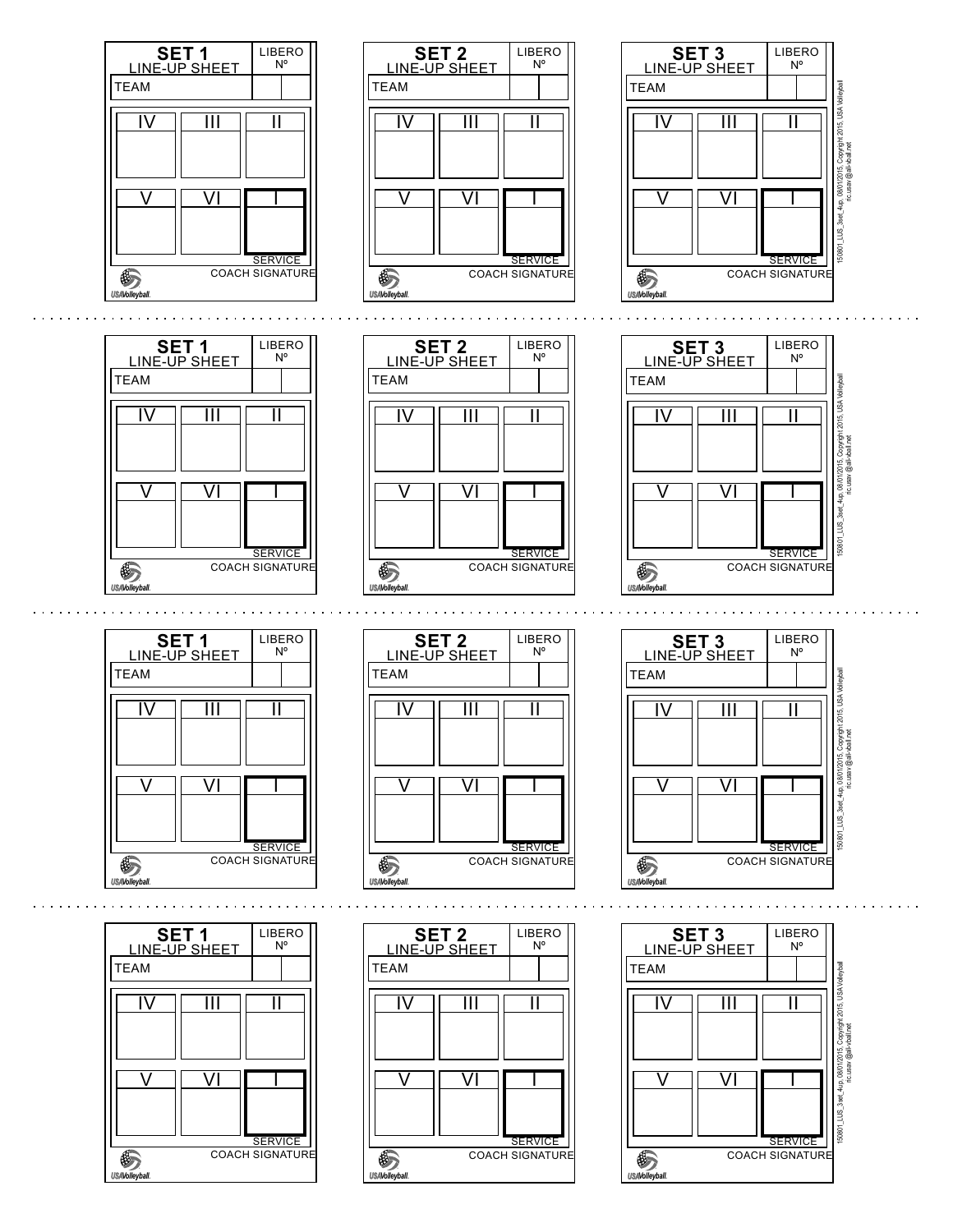| USAVolleyball.                                                                                                                                      | <b>Libero Control Sheet</b>                                                                                                                                                                                                                                                                                                                                             | USAVolleyball.                                                        | <b>Libero Control Sheet</b>                                                                                                                                                                                                                                                                                                                                                                                                                                                                                      |
|-----------------------------------------------------------------------------------------------------------------------------------------------------|-------------------------------------------------------------------------------------------------------------------------------------------------------------------------------------------------------------------------------------------------------------------------------------------------------------------------------------------------------------------------|-----------------------------------------------------------------------|------------------------------------------------------------------------------------------------------------------------------------------------------------------------------------------------------------------------------------------------------------------------------------------------------------------------------------------------------------------------------------------------------------------------------------------------------------------------------------------------------------------|
| Libero<br>$\bigoplus$ SP<br>$\mathbf{\mathbf{\mathsf{H}}}$<br>       <br>IV<br>$\vee$<br>VI                                                         | Libero<br>$\bigcircled{B}$<br>SP<br>$\mathbf{\mathbf{\mathsf{I}}}\mathbf{\mathsf{I}}$<br>$\mathbf{  }$<br>$\mathsf{IV}$<br>$\vee$<br>VI                                                                                                                                                                                                                                 | Libero<br>$(\overline{A})$<br>SP<br>Ш<br>IV<br>V<br>$\overline{\vee}$ | Libero<br>$\bigcirc$<br>SP<br>$\mathbf{\mathsf{I}}$<br>$\mathbf{  }$<br>IV<br>V<br>VI                                                                                                                                                                                                                                                                                                                                                                                                                            |
| Libero<br>$\circled{B}$ sp<br>$\mathbf{\mathbf{\mathsf{H}}}$<br>∣III<br>IV<br>$\vee$<br>VI                                                          | <b>Libero</b><br>R<br>$\left(\cancel{A}\right)$ SP<br>$\mathbf{\mathcal{H}}$<br>$\mathbf{  }$<br>IV<br>$\vee$<br>VI                                                                                                                                                                                                                                                     | Libero<br>$\textcircled{B}$ sp<br>Ш<br>Ш<br>IV<br>VI                  | <b>Libero</b><br>$\left(\cancel{A}\right)$ sp<br>$\mathbf{\mathsf{I}}$<br>$\mathbf{  }$<br>IV<br>V<br>VI                                                                                                                                                                                                                                                                                                                                                                                                         |
| Libero<br>AorB<br><b>SP</b><br>$\mathbf{I}$<br>$\, \parallel$<br>$\lfloor \mathfrak{m} \rfloor$<br>$\overline{\mathbb{N}}$<br>$\overline{V}$<br> vı | Libero<br><b>SP</b><br><b>SP</b><br>$\vert\vert$<br>II<br>$\mathbb{H}$<br>$\mathbb{I}$<br> IV <br>N<br>$\vee$<br>V<br>VI <br>VI<br>Enter the Libero number(s) in the Libero boxes and starting players' numbers in the SP column.<br>When the Libero enters, write L or R, showing which Libero entered, next to the exiting player's number.<br>When the Libero leaves | Libero<br>AorB<br><b>SP</b><br> V <br>V<br>$\sim$<br>VI               | Libero<br><b>SP</b><br><b>SP</b><br>$\ensuremath{\mathsf{II}}$<br>$\label{eq:1} \prod_{i=1}^n \left\{ \prod_{i=1}^n \frac{1}{n_i} \right\}$<br>$\left\vert \right\vert \right\vert$<br>$\mathbb{H}$<br> IV<br><sub>IIV</sub><br>$\mathsf V$<br>V<br>VI<br>V <sub>1</sub><br>Enter the Libero number(s) in the Libero boxes and starting players' numbers in the SP column.<br>When the Libero enters, write L or R, showing which Libero entered, next to the exiting player's number.<br>When the Libero leaves |



IV $\overline{\text{MS}}$  6  $\overline{\text{L}6$   $\overline{\text{L}6}$  21  $\overline{\text{L}$  R 216  $^\circ}$  150825 LCS\_3set\_2up, 08/01/2015, Copyright 2015, USA Volleyball, ric.usav@all-vball.net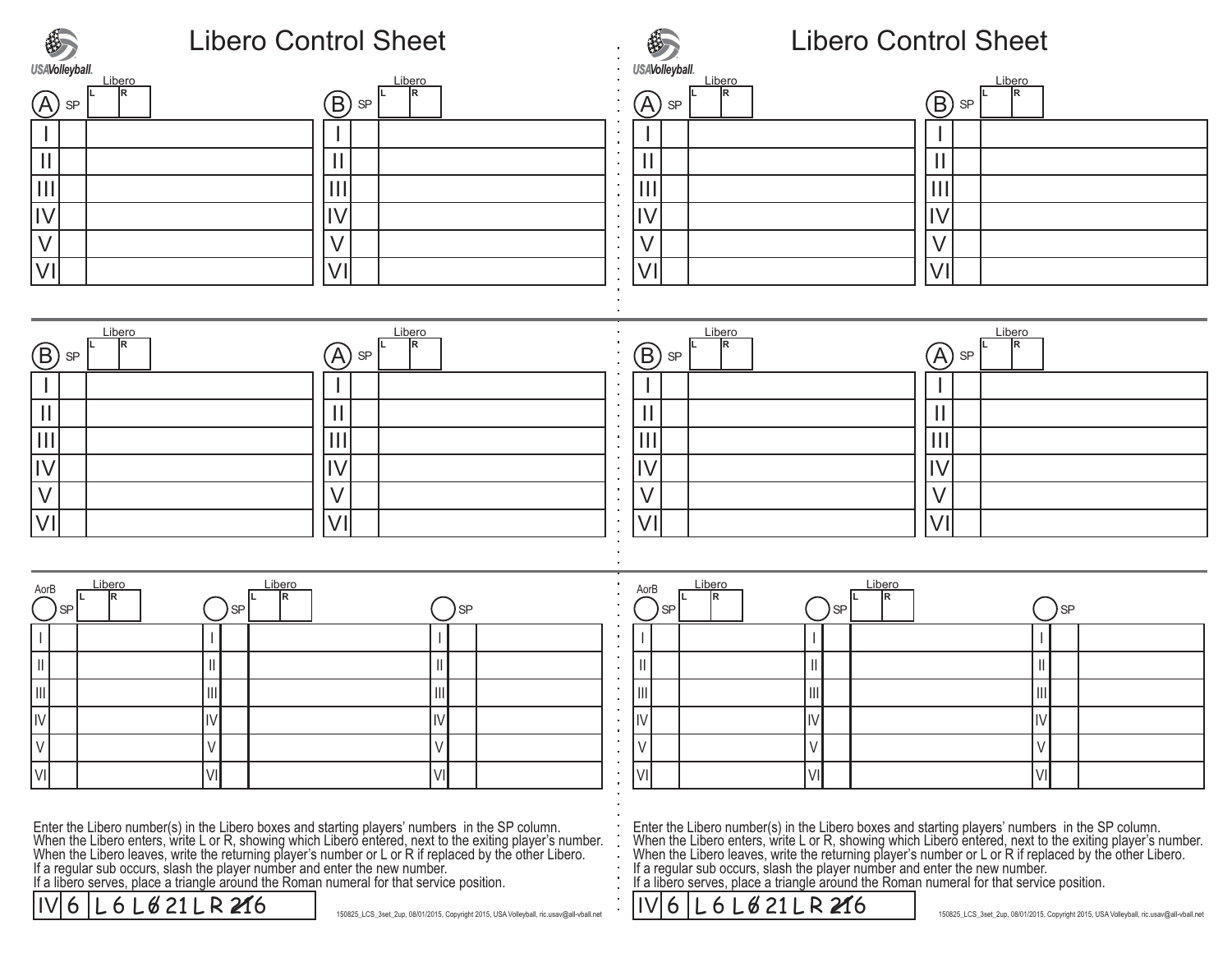|                       |              |                                   |                         |                       |                                                                                                             | Name of the Competition |                                                                                  |                                          |                                                              |                                                  |                                     |                       |                                          | $8:00a = 08:00$<br>$1:00p = 13:00$ |                     | Date                           |                |                             |                  |
|-----------------------|--------------|-----------------------------------|-------------------------|-----------------------|-------------------------------------------------------------------------------------------------------------|-------------------------|----------------------------------------------------------------------------------|------------------------------------------|--------------------------------------------------------------|--------------------------------------------------|-------------------------------------|-----------------------|------------------------------------------|------------------------------------|---------------------|--------------------------------|----------------|-----------------------------|------------------|
|                       |              |                                   |                         |                       |                                                                                                             | City, State             |                                                                                  |                                          |                                                              |                                                  |                                     |                       |                                          | $2:00p = 14:00$                    |                     | Court                          |                |                             |                  |
|                       |              |                                   |                         |                       |                                                                                                             | Hall                    |                                                                                  |                                          |                                                              | Pool Phase                                       |                                     |                       |                                          | $3:00p = 15:00$                    |                     | Time                           |                |                             |                  |
|                       |              |                                   |                         |                       |                                                                                                             | Division                | Men<br>Women $\square$                                                           | CoEd                                     |                                                              | Match N°                                         |                                     |                       |                                          |                                    |                     |                                |                |                             |                  |
|                       |              |                                   |                         | <b>USAVolleyball.</b> |                                                                                                             | Category Adult          | Junior $\Box$                                                                    |                                          |                                                              | Level                                            |                                     |                       |                                          |                                    |                     |                                |                |                             |                  |
|                       |              |                                   |                         |                       | <b>OFFICIAL SCORESHEET</b>                                                                                  |                         |                                                                                  |                                          | <b>VS</b>                                                    |                                                  |                                     |                       |                                          | <b>TEAM</b>                        |                     | <b>MATCH WINNER</b>            |                | Sets W                      |                  |
|                       |              |                                   |                         |                       |                                                                                                             |                         |                                                                                  |                                          | <b>REMARKS</b>                                               |                                                  |                                     |                       |                                          | <b>TEAM</b>                        |                     | <b>SET RESULTS</b>             |                |                             | <b>Score</b>     |
|                       |              | C=Coach M=Manager                 |                         |                       | D=Delay A=Asst Coach IMPROPER REQUEST<br>#=Player T=Trainer<br>$TEAM(\overline{A})$ : TEAM $(\overline{B})$ |                         |                                                                                  |                                          |                                                              |                                                  |                                     |                       |                                          | Winning                            |                     |                                |                |                             |                  |
|                       |              |                                   |                         |                       |                                                                                                             |                         |                                                                                  |                                          |                                                              |                                                  |                                     |                       |                                          | Losing                             |                     |                                |                |                             |                  |
| ${\bf S}$             |              | W P E D<br>Warn Penity Expel DisQ |                         | $\circledR$           | <b>SCORE</b><br><b>SET</b>                                                                                  |                         |                                                                                  |                                          |                                                              |                                                  |                                     |                       |                                          |                                    |                     |                                |                |                             |                  |
| A                     |              |                                   |                         |                       | $\blacksquare$<br>$\blacksquare$                                                                            |                         |                                                                                  |                                          |                                                              |                                                  |                                     |                       |                                          |                                    |                     | <b>SIGNATURES</b>              |                |                             |                  |
| N                     |              |                                   |                         |                       | $\blacksquare$                                                                                              |                         |                                                                                  |                                          |                                                              |                                                  |                                     |                       |                                          | Scorer                             |                     |                                |                |                             |                  |
| $\mathbf C$           |              |                                   |                         |                       |                                                                                                             |                         |                                                                                  |                                          |                                                              |                                                  |                                     |                       |                                          | 1st Referee                        |                     |                                |                |                             |                  |
| T                     |              |                                   |                         |                       | $\blacksquare$<br>$\blacksquare$                                                                            |                         |                                                                                  |                                          |                                                              |                                                  |                                     |                       |                                          |                                    |                     | <b>OFFICIALS PRINTED NAMES</b> |                |                             |                  |
|                       |              |                                   |                         |                       | $\blacksquare$<br>$\bullet$                                                                                 |                         |                                                                                  |                                          |                                                              |                                                  |                                     |                       | 1st                                      |                                    |                     |                                |                |                             |                  |
| $\mathbf 0$           |              |                                   |                         |                       |                                                                                                             |                         |                                                                                  |                                          |                                                              |                                                  |                                     |                       | 2nd                                      |                                    |                     |                                |                |                             |                  |
| N                     |              |                                   |                         |                       | $\blacksquare$                                                                                              |                         |                                                                                  |                                          |                                                              |                                                  |                                     |                       |                                          | Scorer                             |                     |                                |                |                             |                  |
| ${\mathsf S}$         |              |                                   |                         |                       | $\blacksquare$<br>$\blacksquare$                                                                            |                         |                                                                                  |                                          |                                                              |                                                  |                                     |                       |                                          | <b>Work Team</b>                   |                     |                                |                | Region                      |                  |
|                       |              |                                   |                         |                       |                                                                                                             |                         | 150801_SS1up, 08/01/2015, Copyright 2015, USA Volleyball, ric.usav@all-vball.net |                                          |                                                              |                                                  |                                     |                       |                                          |                                    |                     |                                |                |                             |                  |
|                       |              |                                   | <b>CAPTAIN</b>          |                       |                                                                                                             |                         |                                                                                  |                                          |                                                              |                                                  |                                     | <b>CAPTAIN</b>        |                                          |                                    |                     |                                | <b>Set</b>     |                             |                  |
|                       |              |                                   |                         |                       |                                                                                                             |                         |                                                                                  |                                          |                                                              |                                                  |                                     |                       |                                          |                                    |                     |                                |                |                             |                  |
|                       | <b>Start</b> | $\blacksquare$                    | Team                    |                       |                                                                                                             |                         | Libero#                                                                          |                                          |                                                              |                                                  | Libero#                             | Team                  |                                          |                                    |                     |                                | End            | ٠                           |                  |
|                       |              |                                   |                         | $\mathbf{H}$          | $\mathbf{H}$                                                                                                | IV                      | $\mathbf v$                                                                      | (S)<br>(R)<br>$\frac{A}{R}$<br><b>VI</b> | <b>Points</b>                                                | $\frac{\mathbb{S}}{\mathbb{R}}$<br><b>Points</b> | $\left  \frac{\Delta A}{B} \right $ | $\mathbf{\mathbf{H}}$ | $\mathbf{III}$                           | IV                                 |                     | $\mathbf v$                    |                | $\blacksquare$<br><b>VI</b> |                  |
|                       |              |                                   |                         |                       |                                                                                                             |                         |                                                                                  |                                          | 1 13 25<br>2 14 26                                           | 1 13 25<br>2 14 26                               |                                     |                       |                                          |                                    |                     |                                |                |                             |                  |
| Order                 |              | ÷                                 |                         | ÷                     | ÷                                                                                                           | ÷                       | ÷                                                                                | ÷.                                       | 15 27<br>3                                                   | 3 15 27                                          | t                                   | ÷                     | ÷                                        |                                    | ÷                   |                                | ÷              |                             | ÷                |
|                       |              | ÷                                 |                         | ÷                     | ÷                                                                                                           | ÷                       | ÷                                                                                | ÷                                        | 16 28<br>4                                                   | 4 16 28                                          | f,                                  | ÷                     | ÷                                        |                                    | ÷                   |                                | t              |                             | ÷                |
|                       |              | ÷                                 |                         | ÷                     | ÷                                                                                                           | ÷                       | ÷                                                                                |                                          | 5 17 29                                                      | 5 17 29                                          | f,                                  | ÷                     | ÷                                        |                                    | ÷                   | p                              |                |                             | ÷                |
|                       |              |                                   |                         |                       |                                                                                                             |                         |                                                                                  | ÷                                        | 18 30<br>6                                                   | 6 18 30                                          |                                     |                       |                                          |                                    |                     |                                |                |                             |                  |
|                       |              | ÷                                 |                         | ÷                     | ÷                                                                                                           | ÷                       | ÷                                                                                | ÷                                        | 19 31<br>7<br>20 32<br>8                                     | 7 19 31<br>8 20 32                               | ÷                                   |                       | ÷                                        |                                    | ÷                   |                                |                |                             | ÷                |
|                       |              | $\blacksquare$                    |                         |                       | ÷                                                                                                           | ٠                       | ÷                                                                                | ÷                                        | 33<br>9 21                                                   | 9 21 33                                          |                                     |                       |                                          |                                    | ÷<br>$\blacksquare$ |                                |                |                             |                  |
| Score at Substitution |              |                                   |                         |                       | t                                                                                                           |                         |                                                                                  |                                          |                                                              | 10 22 34                                         |                                     |                       |                                          |                                    |                     |                                |                |                             |                  |
|                       |              | ÷                                 |                         | ÷                     | ÷                                                                                                           | t                       | ÷                                                                                |                                          | $\begin{vmatrix} 10 & 22 & 34 \\ 11 & 23 & 35 \end{vmatrix}$ | 11 23 35                                         | t                                   | t                     | ÷                                        |                                    | ÷                   |                                |                |                             |                  |
|                       | 1            | ÷                                 |                         | ÷                     | ÷                                                                                                           | ÷                       | ÷                                                                                | ÷                                        | 12 24 36                                                     | 12 24 36                                         | t                                   | ÷                     | ÷                                        |                                    | ÷                   |                                | ÷              |                             | ÷                |
|                       |              | 4                                 | $\overline{1}$          | 4                     | 1<br>4                                                                                                      | $\mathbf{1}$<br>4       | $\mathbf{1}$<br>4                                                                | $\overline{1}$<br>-4                     | <b>Time</b><br>Outs                                          | <b>Time</b><br>Outs                              | $\mathbf{1}$                        | $\mathbf{1}$<br>Δ     | $\blacktriangleleft$                     | 1<br>4                             | 4                   |                                |                | $\mathbf{1}$                |                  |
|                       | 2            | $5\phantom{.0}$                   | $\overline{\mathbf{2}}$ | $\sqrt{5}$            | 5 <sub>5</sub><br>$\overline{2}$                                                                            | $\boldsymbol{2}$<br>5   | 2 <br>5                                                                          | $\overline{\mathbf{2}}$<br>$\sqrt{5}$    | Î,                                                           | ÷                                                | 2 <br>5 <sub>1</sub>                | 2 <br>5               | $\mathbf{2}$                             | 5 <sub>5</sub><br>$\mathbf{2}$     | 5                   | 2 <sup>1</sup>                 | 5              | $2 \mid$                    | 5                |
|                       | 3            | 6                                 | 3                       | $6 \mid$              | 3 <sup>1</sup><br>$6 \mid$                                                                                  | 3<br>6                  | 3<br>6                                                                           | 3<br>6                                   |                                                              |                                                  | $\mathbf{3}$<br>6                   | 3 <sup>1</sup><br>6   | $\mathbf{3}$                             | 6 <sup>1</sup><br>3                | 6                   | 3                              | 6 <sup>1</sup> | 3 <sup>1</sup>              | $6 \overline{6}$ |
| <b>Service Rounds</b> |              | <b>Substitutions</b>              |                         |                       | 2 3 4 5 6 7 8 9 10 11 12                                                                                    |                         |                                                                                  |                                          | ÷,                                                           | ÷                                                |                                     |                       | Substitutions 1 2 3 4 5 6 7 8 9 10 11 12 |                                    |                     |                                |                |                             |                  |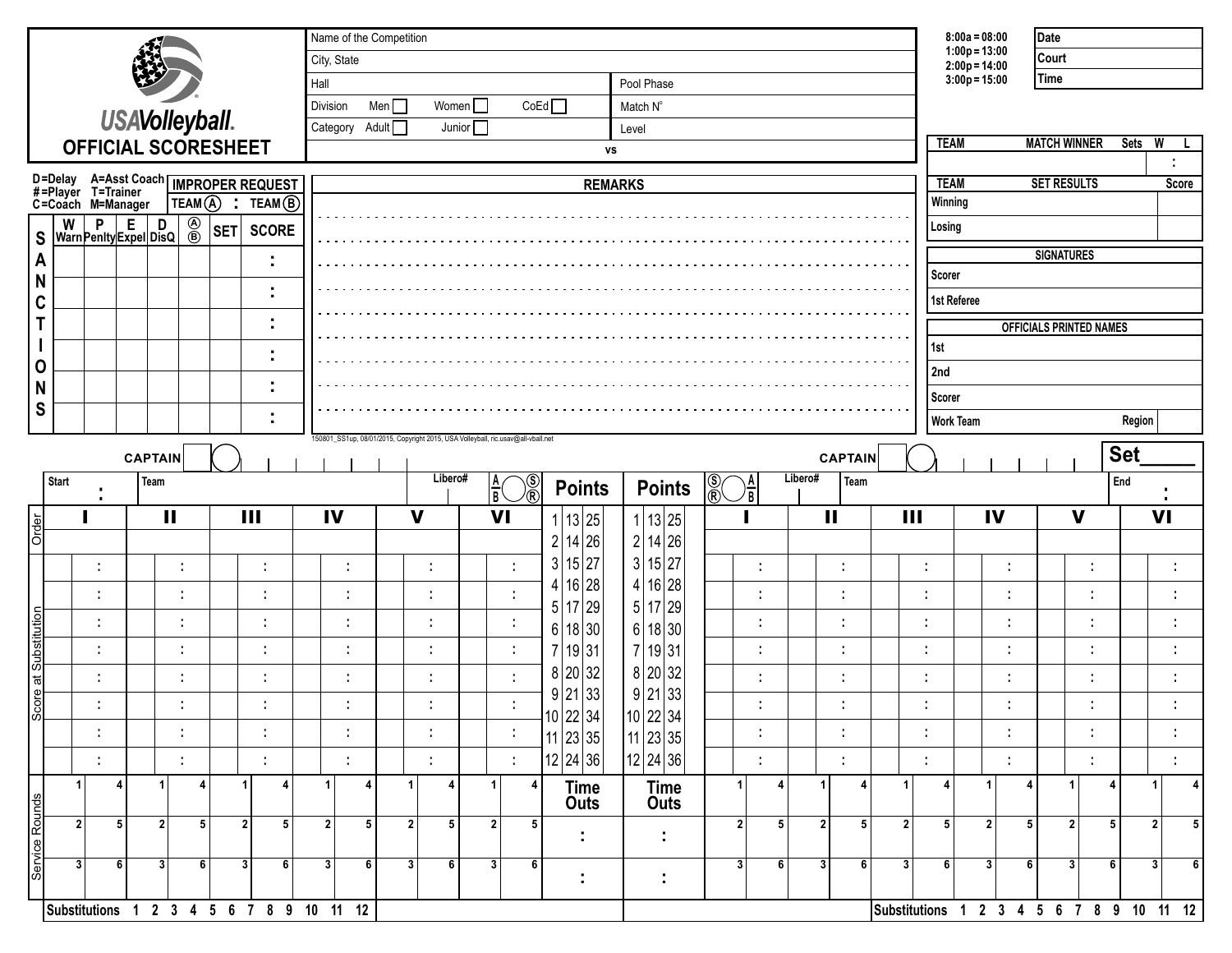|                       |                                          |                |                         |                |                         |   |                                       |   |                     |         | Name of the Competition                                                      |                      |                      |                         |                         |                |                               |                         |                 |                                          |                                          |                |                |                         |                         | $8:00a = 08:00$                                                                  |  | Date                                                                                                                                               |                                                                                           |             |              |
|-----------------------|------------------------------------------|----------------|-------------------------|----------------|-------------------------|---|---------------------------------------|---|---------------------|---------|------------------------------------------------------------------------------|----------------------|----------------------|-------------------------|-------------------------|----------------|-------------------------------|-------------------------|-----------------|------------------------------------------|------------------------------------------|----------------|----------------|-------------------------|-------------------------|----------------------------------------------------------------------------------|--|----------------------------------------------------------------------------------------------------------------------------------------------------|-------------------------------------------------------------------------------------------|-------------|--------------|
|                       |                                          |                |                         |                |                         |   |                                       |   | City, State         |         |                                                                              |                      |                      |                         |                         |                |                               |                         |                 |                                          |                                          |                |                |                         |                         | $1:00p = 13:00$<br>$2:00p = 14:00$                                               |  | Court                                                                                                                                              |                                                                                           |             |              |
|                       |                                          |                |                         |                |                         |   |                                       |   | Hall                |         |                                                                              |                      |                      |                         |                         |                | Pool Phase                    |                         |                 |                                          |                                          |                |                |                         |                         | $3:00p = 15:00$                                                                  |  | Time                                                                                                                                               |                                                                                           |             |              |
|                       |                                          |                |                         |                |                         |   |                                       |   | Division            |         | Men $\Box$                                                                   | Women $\square$      |                      | CoEd                    |                         |                | Match N°                      |                         |                 |                                          |                                          |                |                |                         |                         | <b>TEAM</b>                                                                      |  | <b>MATCH WINNER</b>                                                                                                                                |                                                                                           | <b>Sets</b> | W            |
|                       |                                          |                |                         |                | <b>USAVolleyball.</b>   |   |                                       |   | Category            |         | Adult <sup>1</sup>                                                           | Junior <sup>1</sup>  |                      |                         |                         |                | Level                         |                         |                 |                                          |                                          |                |                |                         |                         |                                                                                  |  |                                                                                                                                                    |                                                                                           |             |              |
|                       |                                          |                |                         |                |                         |   | <b>OFFICIAL SCORESHEET</b>            |   |                     |         |                                                                              |                      |                      |                         |                         | <b>VS</b>      |                               |                         |                 |                                          |                                          |                |                |                         |                         | <b>TEAM</b>                                                                      |  | <b>SET 1 RESULTS</b>                                                                                                                               |                                                                                           |             | Score        |
|                       |                                          | <b>CAPTAIN</b> |                         |                |                         |   |                                       |   |                     |         |                                                                              |                      |                      |                         |                         |                | <b>CAPTAIN</b>                |                         |                 |                                          |                                          |                |                |                         | Set 1                   | Winning                                                                          |  |                                                                                                                                                    |                                                                                           |             |              |
|                       | <b>Start</b>                             |                | Team                    |                |                         |   |                                       |   |                     | Libero# | $\bigcircled{{\mathsf{A}}}_{{\mathsf{R}}}^{{\mathsf{S}}}$                    | <b>Points</b>        | <b>Points</b>        | $\mathbf{B}$            | Libero#                 |                | Team                          |                         |                 |                                          |                                          |                | End            |                         |                         | Losing                                                                           |  |                                                                                                                                                    |                                                                                           |             |              |
|                       |                                          |                | Ш                       |                | $\overline{\mathbb{H}}$ |   | $\mathsf{IV}$                         |   | V                   |         | $\overline{\mathsf{v}}$                                                      | 1 13 25              | 1 13 25              |                         |                         |                | $\mathbf{H}$                  | $\overline{\mathbb{I}}$ |                 |                                          | $\overline{N}$                           | V              |                |                         | $\overline{\mathsf{v}}$ | <b>TEAM</b>                                                                      |  | <b>SET 2 RESULTS</b>                                                                                                                               |                                                                                           |             | <b>Score</b> |
| Order                 |                                          |                |                         |                |                         |   |                                       |   |                     |         |                                                                              | 2 14 26              | 2 14 26              |                         |                         |                |                               |                         |                 |                                          |                                          |                |                |                         |                         | Winning                                                                          |  |                                                                                                                                                    |                                                                                           |             |              |
|                       |                                          | $\blacksquare$ |                         | ÷              | ÷                       |   | ÷                                     |   | ÷                   |         |                                                                              | 3 15 27              | 3 15 27              |                         | ÷                       |                | ÷                             |                         | ÷               |                                          | ÷                                        |                | ÷              |                         | ÷                       | Losing                                                                           |  |                                                                                                                                                    |                                                                                           |             |              |
|                       |                                          | $\blacksquare$ |                         | ÷              | ÷                       |   | ÷                                     |   |                     |         |                                                                              | 4 16 28              | 4 16 28              |                         |                         |                | $\blacksquare$                |                         | $\blacksquare$  |                                          | $\blacksquare$                           |                | ÷              |                         | $\ddot{\phantom{a}}$    |                                                                                  |  | <b>SIGNATURES</b>                                                                                                                                  |                                                                                           |             |              |
|                       |                                          | $\blacksquare$ |                         | $\blacksquare$ |                         |   | ÷                                     |   |                     |         |                                                                              | 5 17 29<br>6 18 30   | 5 17 29<br>6 18 30   |                         |                         |                |                               |                         |                 |                                          | $\blacksquare$                           |                | $\blacksquare$ |                         | ÷                       | <b>Scorer</b>                                                                    |  |                                                                                                                                                    |                                                                                           |             |              |
|                       |                                          |                |                         | ÷              | ÷                       |   | ÷                                     |   | ÷                   |         |                                                                              | 7 19 31              | 7 19 31              |                         |                         |                |                               |                         | ÷               |                                          | ÷                                        |                | ÷              |                         | ÷                       | 1st Referee                                                                      |  |                                                                                                                                                    |                                                                                           |             |              |
|                       |                                          | $\blacksquare$ |                         | $\mathbf{r}$   | ÷                       |   | ÷                                     |   | ÷                   |         |                                                                              | 8 20 32              | 8 20 32              |                         | $\mathbf{u}$            |                | ÷                             |                         | ÷               |                                          | $\blacksquare$                           |                | ÷              |                         | ÷                       |                                                                                  |  |                                                                                                                                                    | <b>OFFICIALS PRINTED NAMES</b>                                                            |             |              |
| Score at Substitution |                                          | $\blacksquare$ |                         | ٠              | ÷                       |   | ÷                                     |   | ÷                   |         |                                                                              | 9 21 33              | 9 21 33              |                         | $\mathbf{r}_\mathrm{c}$ |                | ÷                             |                         | ÷               |                                          | $\blacksquare$                           |                | ÷              |                         | $\ddot{\phantom{a}}$    | 1st                                                                              |  |                                                                                                                                                    |                                                                                           |             |              |
|                       |                                          | ٠              |                         | ÷              | ÷                       |   | ÷                                     |   |                     |         |                                                                              | 10 22 34<br>11 23 35 | 10 22 34<br>11 23 35 |                         |                         |                |                               |                         | $\blacksquare$  |                                          | $\blacksquare$                           |                | ÷              |                         | $\ddot{\phantom{a}}$    | 2nd                                                                              |  |                                                                                                                                                    |                                                                                           |             |              |
|                       |                                          |                |                         |                |                         |   |                                       |   |                     |         |                                                                              | 12 24 36             | 12 24 36             |                         |                         |                |                               |                         |                 |                                          |                                          |                | ٠              |                         | ÷                       | Scorer                                                                           |  |                                                                                                                                                    |                                                                                           |             |              |
|                       |                                          |                |                         |                |                         |   |                                       |   |                     |         |                                                                              | <b>Time</b>          | <b>Time</b>          |                         | 4                       |                | 4                             |                         | 4               |                                          | 4                                        |                | 4              |                         |                         |                                                                                  |  |                                                                                                                                                    |                                                                                           |             |              |
|                       |                                          |                |                         |                |                         |   |                                       |   |                     |         |                                                                              | Outs                 | Outs                 |                         |                         |                |                               |                         |                 |                                          |                                          |                |                |                         |                         | <b>Work Team</b>                                                                 |  |                                                                                                                                                    |                                                                                           | Region      |              |
| <b>Service Rounds</b> | $\overline{2}$                           | 5              | $\overline{2}$          | 5              | $\overline{2}$          | 5 | $\overline{2}$                        | 5 | 2 <sup>1</sup><br>5 |         | $\overline{2}$                                                               |                      | ٠                    | 2                       | 5                       | $\overline{2}$ | 5                             | $\overline{2}$          | 5               | 2                                        | 5                                        | $\overline{2}$ | 5              | $\overline{2}$          |                         |                                                                                  |  |                                                                                                                                                    |                                                                                           |             |              |
|                       | $\overline{\mathbf{3}}$                  |                | 3                       |                |                         |   | 3                                     |   |                     | 3       |                                                                              | ٠                    | ٠                    | 3                       | 6                       | 3              |                               | 3                       | 6               | $\overline{\mathbf{3}}$                  | 6                                        | 3              |                | $\overline{\mathbf{3}}$ |                         | C=Coach M=Manager                                                                |  |                                                                                                                                                    | TEAM(A)                                                                                   | ÷           | TEAM(B)      |
|                       |                                          |                |                         |                |                         |   |                                       |   |                     |         |                                                                              |                      | ٠                    |                         |                         |                |                               |                         |                 |                                          |                                          |                |                |                         |                         | S                                                                                |  | $\begin{array}{ c c c c c } \hline & \mathsf{W} & \mathsf{P} & \mathsf{E} & \mathsf{D} \\ \hline \text{Warn Penlty Expel DisQ} \hline \end{array}$ | $\begin{matrix} \textcircled{\scriptsize{A}}\\ \textcircled{\scriptsize{B}} \end{matrix}$ | SET         | <b>SCORE</b> |
|                       |                                          |                |                         |                |                         |   | Substitutions 1 2 3 4 5 6 7 8 9 10 11 |   | 12                  |         |                                                                              |                      |                      |                         |                         |                |                               |                         |                 |                                          | Substitutions 1 2 3 4 5 6 7 8 9 10 11 12 |                |                |                         |                         |                                                                                  |  |                                                                                                                                                    |                                                                                           |             | ٠            |
|                       | <b>Start</b>                             | <b>CAPTAIN</b> | Team                    |                |                         |   |                                       |   |                     | Libero# |                                                                              |                      |                      |                         | Libero#                 |                | <b>CAPTAIN</b><br><b>Team</b> |                         |                 |                                          |                                          |                | End            |                         | Set 2                   | N                                                                                |  |                                                                                                                                                    |                                                                                           |             |              |
|                       |                                          |                | Ш                       |                | $\mathbf{III}$          |   | IV                                    |   | $\mathbf v$         |         | $\bigcirc \hspace{-7.5mm} B\hspace{-7.5mm} \bigcirc \hspace{-7.5mm} B$<br>VI | <b>Points</b>        | <b>Points</b>        | $\bigcirc \mathbb{R}^3$ |                         |                | $\mathbf{I}$                  |                         | $\mathbf{III}$  |                                          | IV                                       | $\mathbf v$    |                |                         | $\overline{V}$          | C<br>T                                                                           |  |                                                                                                                                                    |                                                                                           |             |              |
| Order                 |                                          |                |                         |                |                         |   |                                       |   |                     |         |                                                                              | 1 13 25 <br>2 14 26  | 1 13 25 <br>2 14 26  |                         |                         |                |                               |                         |                 |                                          |                                          |                |                |                         |                         |                                                                                  |  |                                                                                                                                                    |                                                                                           |             |              |
|                       |                                          | ÷              |                         | ÷              | ÷                       |   | ÷                                     |   | ÷                   |         |                                                                              | 3 15 27              | 3 15 27              |                         | ÷                       |                | ÷                             |                         | ÷               |                                          | ÷                                        |                | ÷              |                         | ÷                       | 0 <br>N                                                                          |  |                                                                                                                                                    |                                                                                           |             |              |
|                       |                                          | ٠              |                         | ÷              | ÷                       |   | ÷                                     |   |                     |         |                                                                              | 4 16 28              | 4 16 28              |                         |                         |                | ÷                             |                         | ÷               |                                          | ÷                                        |                | t              |                         | ÷                       | S                                                                                |  |                                                                                                                                                    |                                                                                           |             |              |
|                       |                                          | $\blacksquare$ |                         | ÷              | ÷                       |   | ÷                                     |   | ÷                   |         |                                                                              | 5 17 29              | 5 17 29              |                         | $\mathbf{r}$            |                | $\blacksquare$                |                         | $\blacksquare$  |                                          | $\blacksquare$                           |                | ÷              |                         | ÷                       |                                                                                  |  |                                                                                                                                                    |                                                                                           |             |              |
| Substitution          |                                          |                |                         |                |                         |   |                                       |   |                     |         |                                                                              | 6 18 30              | 6 18 30              |                         | $\sim$                  |                | $\blacksquare$                |                         | $\blacksquare$  |                                          |                                          |                | ÷              |                         |                         | 150801_SS2up, 08/01/2015, Copyright 2015, USA Volleyball, ric.usav@all-vball.net |  | <b>REMARKS</b>                                                                                                                                     |                                                                                           |             |              |
|                       |                                          | ÷<br>÷         |                         | ÷<br>÷         | ÷<br>÷                  |   | ÷                                     |   |                     |         |                                                                              | 7 19 31<br>8 20 32   | 7 19 31<br>8 20 32   |                         |                         |                | ÷                             |                         | ÷               |                                          | ÷<br>÷                                   |                | ÷              |                         | ÷                       |                                                                                  |  |                                                                                                                                                    |                                                                                           |             |              |
| Score at              |                                          |                |                         |                |                         |   | ÷                                     |   |                     |         |                                                                              | 9 21 33              | 9 21 33              |                         | ÷                       |                |                               |                         |                 |                                          |                                          |                |                |                         | ÷                       |                                                                                  |  |                                                                                                                                                    |                                                                                           |             |              |
|                       |                                          | ÷              |                         | ÷              | ÷                       |   | ÷                                     |   | ÷                   |         |                                                                              | 10 22 34             | 10 22 34             |                         | ÷                       |                | ÷                             |                         | ÷               |                                          | ÷                                        |                | ÷.             |                         | ÷                       |                                                                                  |  |                                                                                                                                                    |                                                                                           |             |              |
|                       |                                          | ÷              |                         | ÷              | ÷                       |   | ÷                                     |   | ÷                   |         |                                                                              | 11 23 35             | 11 23 35             |                         | ÷                       |                | ÷                             |                         | ÷               |                                          | ÷                                        |                | ÷,             |                         | ÷                       |                                                                                  |  |                                                                                                                                                    |                                                                                           |             |              |
|                       |                                          | ÷              |                         | ÷              | ÷                       |   | ÷                                     |   | ÷                   |         |                                                                              | 12 24 36             | 12 24 36             |                         | ÷                       |                | ÷<br>4                        |                         | ÷               |                                          | ÷                                        | $\mathbf{1}$   | ÷              | $\mathbf{1}$            | ÷                       |                                                                                  |  |                                                                                                                                                    |                                                                                           |             |              |
|                       |                                          |                |                         |                |                         |   |                                       |   |                     |         |                                                                              | Time<br>Outs         | <b>Time</b><br>Outs  |                         | 4                       |                |                               |                         | 4               |                                          | 4                                        |                | 4              |                         |                         |                                                                                  |  |                                                                                                                                                    |                                                                                           |             |              |
| <b>Service Rounds</b> |                                          | 5              | $\overline{\mathbf{2}}$ | 5              | 2                       | 5 | $\overline{2}$                        | 5 | 2 <br>5             |         |                                                                              | ٠                    | ٠<br>$\blacksquare$  | 2                       | 5 <sub>1</sub>          | $\mathbf{2}$   | 5 <sub>1</sub>                | $\mathbf{2}$            | $5\overline{5}$ | $\mathbf{2}$                             | 5                                        | $\overline{2}$ | 5 <sub>1</sub> | $\overline{2}$          |                         |                                                                                  |  |                                                                                                                                                    |                                                                                           |             |              |
|                       |                                          |                | 3                       | 6              | 3                       | 6 | $3 \mid$                              | 6 | 3 <sup>1</sup><br>6 | 3       | 6                                                                            |                      |                      | 3                       | 6                       | 3              | 6                             | 3                       | 6               | 3 <sub>l</sub>                           | 6                                        | $\mathbf{3}$   | 6              | $\overline{\mathbf{3}}$ |                         |                                                                                  |  |                                                                                                                                                    |                                                                                           |             |              |
|                       |                                          |                |                         |                |                         |   |                                       |   |                     |         |                                                                              | ÷                    | ÷                    |                         |                         |                |                               |                         |                 |                                          |                                          |                |                |                         |                         |                                                                                  |  |                                                                                                                                                    |                                                                                           |             |              |
|                       | Substitutions 1 2 3 4 5 6 7 8 9 10 11 12 |                |                         |                |                         |   |                                       |   |                     |         |                                                                              |                      |                      |                         |                         |                |                               |                         |                 | Substitutions 1 2 3 4 5 6 7 8 9 10 11 12 |                                          |                |                |                         |                         |                                                                                  |  |                                                                                                                                                    |                                                                                           |             |              |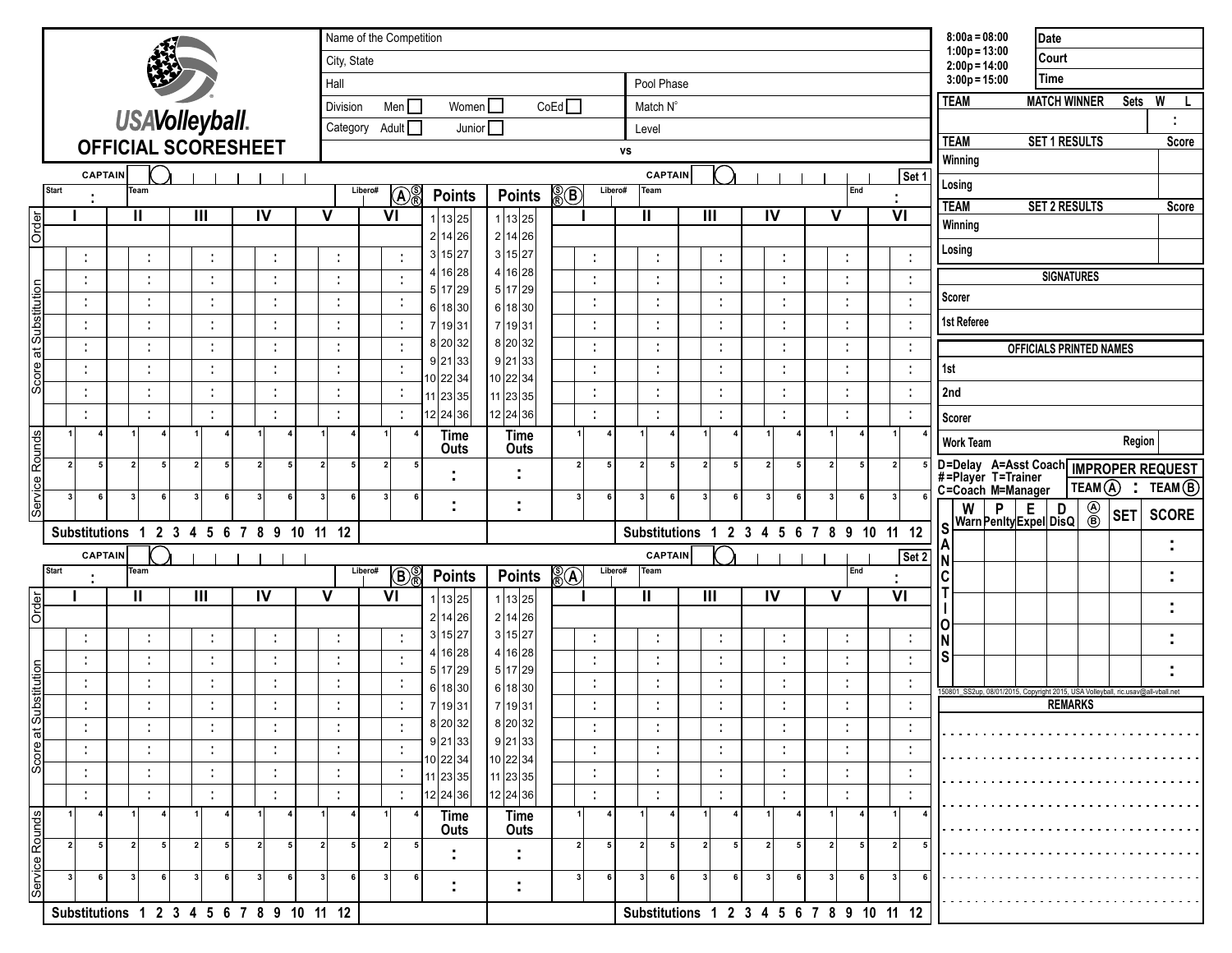|                 |                    |   |                                                                                       |                |                                                              |              |                                           |              |                | Name of the Competition          |                    |    |                |                |                                          |              |                |                |                |             |                |                     |              |                                        |              |                   |                  | $8:00a = 08:00$<br>$1:00p = 13:00$ |                                          | Date                 |                     |                                |                |                              |                |
|-----------------|--------------------|---|---------------------------------------------------------------------------------------|----------------|--------------------------------------------------------------|--------------|-------------------------------------------|--------------|----------------|----------------------------------|--------------------|----|----------------|----------------|------------------------------------------|--------------|----------------|----------------|----------------|-------------|----------------|---------------------|--------------|----------------------------------------|--------------|-------------------|------------------|------------------------------------|------------------------------------------|----------------------|---------------------|--------------------------------|----------------|------------------------------|----------------|
|                 |                    |   |                                                                                       |                |                                                              |              |                                           |              | City, State    |                                  |                    |    |                |                |                                          |              |                |                |                |             |                |                     |              |                                        |              |                   |                  | $2:00p = 14:00$                    |                                          | Court                |                     |                                |                |                              |                |
|                 |                    |   |                                                                                       |                |                                                              |              |                                           | Hall         |                |                                  |                    |    |                |                |                                          |              |                |                | Pool Phase     |             |                |                     |              |                                        |              |                   |                  | $3:00p = 15:00$                    |                                          | Time                 |                     |                                |                |                              |                |
|                 |                    |   |                                                                                       |                |                                                              |              |                                           |              | Division       |                                  | Men                |    | Women          |                |                                          | CoEd         |                |                | Match N°       |             |                |                     |              |                                        |              |                   |                  |                                    |                                          |                      |                     |                                |                |                              |                |
|                 |                    |   | <b>USAVolleyball.</b>                                                                 |                |                                                              |              |                                           |              | Category       |                                  | Adult <sup>1</sup> |    | Junior $\Box$  |                |                                          |              |                |                | Level          |             |                |                     |              |                                        |              |                   |                  |                                    |                                          |                      |                     |                                |                |                              |                |
|                 |                    |   | <b>OFFICIAL SCORESHEET</b>                                                            |                |                                                              |              |                                           |              |                |                                  |                    |    |                |                |                                          |              |                | vs             |                |             |                |                     |              |                                        |              |                   |                  |                                    |                                          |                      |                     |                                |                |                              |                |
|                 | D=Delay            |   | A=Asst Coach   IMPROPER REQUEST                                                       |                |                                                              |              |                                           |              |                |                                  |                    |    |                |                |                                          |              |                | <b>REMARKS</b> |                |             |                |                     |              |                                        |              |                   | <b>TEAM</b>      |                                    |                                          |                      | <b>MATCH WINNER</b> | Sets                           | W              |                              |                |
|                 | #=Player T=Trainer |   | C=Coach M=Manager                                                                     |                |                                                              |              | TEAM $\overline{A}$ : TEAM $\overline{B}$ |              |                |                                  |                    |    |                |                |                                          |              |                |                |                |             |                |                     |              |                                        |              |                   |                  |                                    |                                          |                      |                     |                                |                |                              |                |
|                 | W                  | P | E                                                                                     | D              | $\overset{\textcircled{\textcirc}}{\textcircled{\textcirc}}$ | <b>SET</b>   | <b>SCORE</b>                              |              |                |                                  |                    |    |                |                |                                          |              |                |                |                |             |                |                     |              |                                        |              |                   | <b>TEAM</b>      |                                    |                                          |                      | <b>SET RESULTS</b>  |                                |                | Score                        |                |
|                 |                    |   | Warn Penity Expel DisQ                                                                |                |                                                              |              |                                           |              |                |                                  |                    |    |                |                |                                          |              |                |                |                |             |                |                     |              |                                        |              |                   | <b>Winning</b>   |                                    |                                          |                      |                     |                                |                |                              |                |
| S               |                    |   |                                                                                       |                |                                                              |              | ٠                                         |              |                |                                  |                    |    |                |                |                                          |              |                |                |                |             |                |                     |              |                                        |              |                   | Losing           |                                    |                                          |                      |                     |                                |                |                              |                |
| A               |                    |   |                                                                                       |                |                                                              |              |                                           |              |                |                                  |                    |    |                |                |                                          |              |                |                |                |             |                |                     |              |                                        |              |                   |                  |                                    |                                          |                      | <b>SIGNATURES</b>   |                                |                |                              |                |
| N               |                    |   |                                                                                       |                |                                                              |              |                                           |              |                |                                  |                    |    |                |                |                                          |              |                |                |                |             |                |                     |              |                                        |              |                   | Scorer           |                                    |                                          |                      |                     |                                |                |                              |                |
| C               |                    |   |                                                                                       |                |                                                              |              |                                           |              |                |                                  |                    |    |                |                |                                          |              |                |                |                |             |                |                     |              |                                        |              |                   | 1st Referee      |                                    |                                          |                      |                     |                                |                |                              |                |
|                 |                    |   |                                                                                       |                |                                                              |              |                                           |              |                |                                  |                    |    |                |                |                                          |              |                |                |                |             |                |                     |              |                                        |              |                   |                  |                                    |                                          |                      |                     | <b>OFFICIALS PRINTED NAMES</b> |                |                              |                |
| O               |                    |   |                                                                                       |                |                                                              |              |                                           |              |                |                                  |                    |    |                |                |                                          |              |                |                |                |             |                |                     | 1st          |                                        |              |                   |                  |                                    |                                          |                      |                     |                                |                |                              |                |
| N               |                    |   |                                                                                       |                |                                                              |              |                                           |              |                |                                  |                    |    |                |                |                                          |              |                |                | 2nd            |             |                |                     |              |                                        |              |                   |                  |                                    |                                          |                      |                     |                                |                |                              |                |
| S               |                    |   |                                                                                       |                |                                                              |              |                                           |              |                |                                  |                    |    |                |                |                                          |              |                |                |                |             |                |                     |              |                                        |              |                   | Scorer           |                                    |                                          |                      |                     |                                |                |                              |                |
|                 |                    |   |                                                                                       |                |                                                              |              |                                           |              |                |                                  |                    |    |                |                |                                          |              |                |                |                |             |                |                     |              |                                        |              |                   | <b>Work Team</b> |                                    |                                          |                      |                     |                                | Region         |                              |                |
|                 |                    |   | 150801_SSdeciding, 08/01/2015, Copyright 2015, USA Volleyball, ric.usav@all-vball.net |                |                                                              |              |                                           |              |                |                                  |                    |    |                |                |                                          |              |                |                |                |             |                |                     |              |                                        |              |                   |                  |                                    |                                          |                      |                     |                                |                | <b>Set</b>                   |                |
|                 | <b>CAPTAIN</b>     |   |                                                                                       |                |                                                              |              |                                           |              |                |                                  |                    |    |                |                |                                          |              | <b>CAPTAIN</b> |                |                |             |                |                     |              |                                        |              |                   | <b>CAPTAIN</b>   |                                    |                                          |                      |                     |                                |                |                              |                |
|                 |                    |   |                                                                                       |                |                                                              |              |                                           |              |                |                                  |                    |    |                |                |                                          |              |                |                |                |             |                |                     |              |                                        |              |                   |                  |                                    |                                          |                      |                     |                                |                |                              |                |
|                 | Start              |   | Team                                                                                  |                |                                                              |              |                                           | Libero#      | $\frac{A}{B}$  |                                  | <b>√Points</b>     |    |                |                | Libero#                                  | Team         |                |                |                |             |                |                     |              | Points Points at Chg                   |              |                   |                  | $\frac{A}{B}$ Team                 |                                          |                      |                     |                                | End            |                              |                |
| Order           |                    |   | $\blacksquare$                                                                        |                | $\mathbf{H}$                                                 | IV           |                                           | $\mathbf v$  |                | <b>VI</b>                        |                    | 9  |                |                | П                                        | $\mathbf{H}$ |                | IV             |                | $\mathbf v$ |                | VI                  |              | $1 13 25$ $1 13 25$                    |              |                   | Ш                |                                    | Ш                                        | IV                   |                     | $\mathbf v$                    |                | <b>VI</b>                    |                |
|                 |                    |   |                                                                                       |                |                                                              |              |                                           |              |                |                                  | $\overline{2}$     | 10 |                |                |                                          |              |                |                |                |             |                |                     |              | 2 14 26 2 14 26<br>$3 15 27$ $3 15 27$ |              |                   |                  |                                    |                                          |                      |                     |                                |                |                              |                |
|                 |                    |   | ÷                                                                                     |                | ÷                                                            |              | ÷                                         |              |                | J.                               | 3                  | 11 |                |                | ÷.                                       |              | ÷.             |                | ÷              |             |                |                     |              | 4 16 28 4 16 28                        |              | ÷                 | ÷                |                                    | ÷                                        |                      |                     | ÷                              |                | ÷                            |                |
|                 |                    |   | ÷                                                                                     |                | ÷                                                            |              | ÷                                         | ÷            |                | ÷                                |                    |    | н              |                | ÷.                                       |              | ÷.             |                | ÷              |             | ÷              | ÷                   |              | 5 17 29 5 17 29                        |              | ÷                 | ÷                |                                    | ÷                                        |                      | ÷                   | ÷                              |                | ÷                            |                |
| at Substitution |                    |   | ÷.                                                                                    |                | ÷                                                            |              | ÷                                         | ÷            |                | ÷                                | 4                  | 12 | ÷              |                | ÷.                                       |              | ÷.             |                | ÷              |             | ÷              | ÷                   |              | 6 18 30 6 18 30                        |              | ÷.                | ÷                |                                    | ÷                                        |                      | ÷                   | ÷                              |                | ÷.                           |                |
|                 |                    |   | ÷                                                                                     |                | ÷                                                            |              | ÷                                         |              |                | ÷                                | $5^{\circ}$        | 13 | ÷              |                | ÷.                                       |              | ÷.             |                | ÷              |             |                | ÷                   | 8 20 32      | 7 19 31 7 19 31<br>8 20 32             |              | ÷                 | ÷                |                                    | ÷                                        |                      |                     | ÷                              |                | ÷                            |                |
| <sub>2</sub> re |                    |   | f,                                                                                    |                | ÷                                                            |              | ÷                                         |              |                | ÷                                | 6                  |    |                |                | ÷                                        |              | J.             |                | ÷              |             |                |                     |              | 9 21 33 9 21 33                        |              | ÷,                | ÷                |                                    | ÷                                        |                      |                     | I,                             |                | ÷                            |                |
| မွိ             | ٠                  |   | л.                                                                                    |                | п.                                                           |              | ÷                                         | ٠            |                | $\blacksquare$                   |                    |    | ٠              |                | ÷                                        |              | $\mathbf{r}$   |                | ÷              |             | ٠              | $\cdot$             |              | 10 22 34 10 22 34                      |              | ÷                 | $\mathbf{r}$     |                                    | ÷                                        |                      | п.                  | п.                             |                | $\mathbf{r}$                 |                |
|                 |                    |   | ÷.                                                                                    |                | ÷                                                            |              | ÷                                         | ÷.           |                | ÷,                               | 8                  |    | ÷              |                | ÷.                                       |              | ÷.             |                | ÷.             |             | ÷              | ÷                   |              | 11 23 35 11 23 35                      |              | л.                | и.               |                                    | ÷.                                       |                      | ÷                   | ÷.                             |                | $\mathbf{I}$<br>$\mathbf{1}$ |                |
|                 |                    | 4 | ÷.                                                                                    | 4              | ÷.<br>$\overline{4}$                                         |              | ÷<br>4                                    | ÷.           | 4 <sup>1</sup> | ÷.                               |                    |    | ÷              | 4 <sup>1</sup> | ÷.<br>-1<br>4                            |              | ÷,             | $\mathbf{1}$   | ÷.<br>4        | 1           | ÷<br>4         | ÷                   |              | 12 24 36 12 24 36                      | $\mathbf{1}$ | $\mathbf{I}$<br>4 | ÷<br>1           |                                    | ÷<br>1<br>4                              | 1                    | ÷,<br>4             | ÷.                             | 4              | 11                           | $\overline{4}$ |
|                 | $\mathbf{2}$       | 5 | $\mathbf{2}$                                                                          | 5              | 5 <sub>5</sub><br>$\mathbf{2}$                               | $\mathbf{2}$ | 5 <sub>5</sub>                            | $\mathbf{2}$ | 5 <sup>1</sup> | $\overline{2}$<br>5 <sub>1</sub> | $4$ Time<br>Outs   |    | $\overline{2}$ | 5              | $\mathbf{2}$<br>5 <sub>5</sub>           | 2            | 5              | $\mathbf{2}$   | 5 <sub>1</sub> | 2           | 5 <sub>1</sub> | $\overline{2}$<br>5 | Time<br>Outs | Time<br>Outs                           | $\mathbf{2}$ | 5 <sub>5</sub>    | 2                | 5                                  | 2                                        | 2 <br>5 <sub>l</sub> | 5 <sub>l</sub>      | $\overline{2}$                 | 5 <sub>5</sub> | 2                            | $\sqrt{5}$     |
| Service Rounds  |                    |   |                                                                                       |                |                                                              |              |                                           |              |                |                                  |                    | ÷  |                |                |                                          |              |                |                |                |             |                |                     | ÷            | ÷                                      |              |                   |                  |                                    |                                          |                      |                     |                                |                |                              |                |
|                 | $\vert$ 3          | 6 | 3                                                                                     | 6 <sup>1</sup> | 6<br>$\mathbf{3}$                                            | 3            | 6 <sup>1</sup>                            | 3            | 6              | 6<br>3                           |                    | ÷, | 3              | 6              | 3<br>6                                   | 3            | 6              | 3              | 6              | 3           | 6 <sup>1</sup> | 3<br>6              | ÷            | ÷                                      | 3            | $6 \mid$          | 3                | 6                                  | 3                                        | 3<br>6               | 6 <sup>1</sup>      | 3                              | 6              | 3                            | 6              |
|                 |                    |   | Substitutions 1 2 3 4 5 6 7 8 9 10 11 12                                              |                |                                                              |              |                                           |              |                |                                  |                    |    |                |                | Substitutions 1 2 3 4 5 6 7 8 9 10 11 12 |              |                |                |                |             |                |                     |              |                                        |              |                   |                  |                                    | Substitutions 1 2 3 4 5 6 7 8 9 10 11 12 |                      |                     |                                |                |                              |                |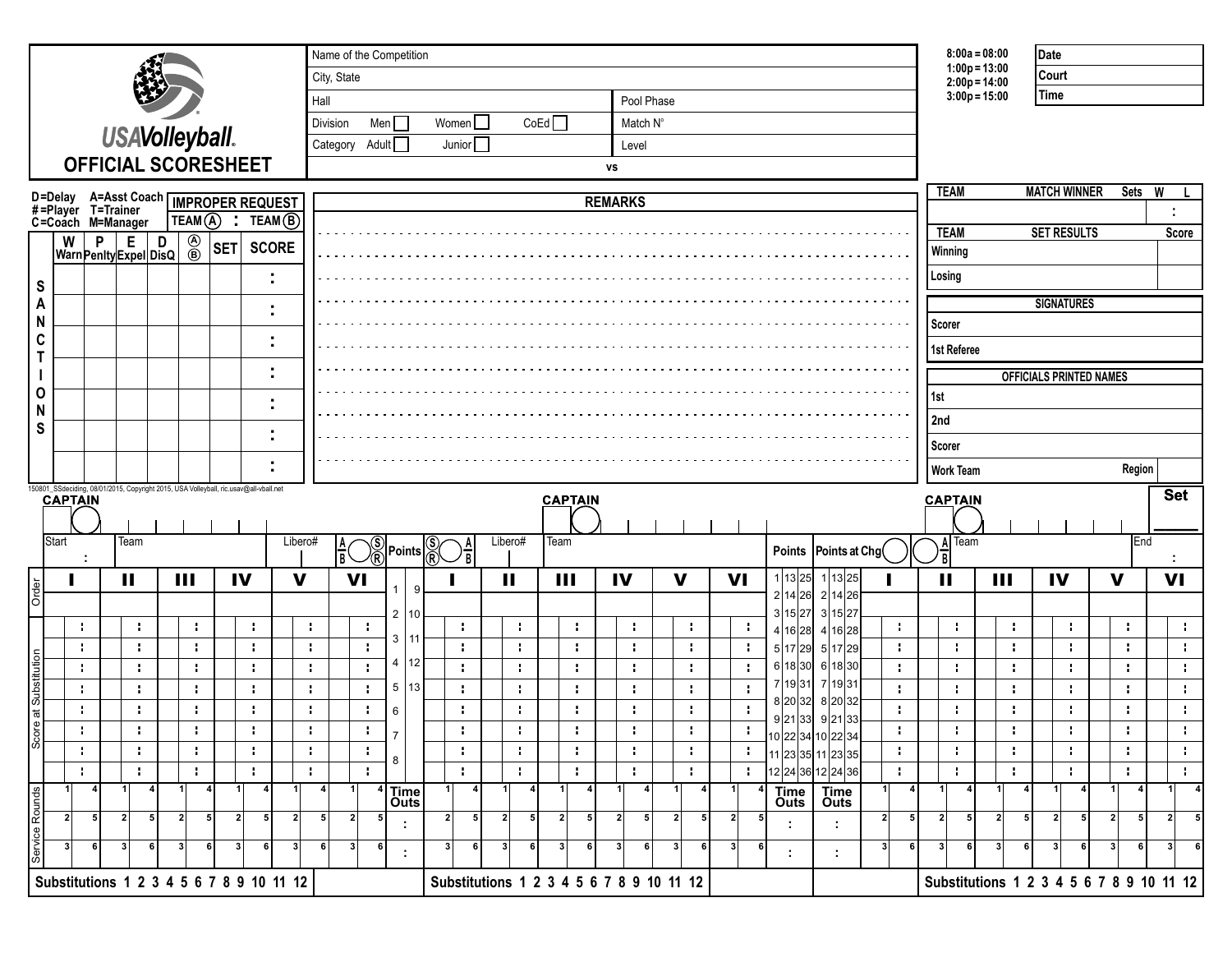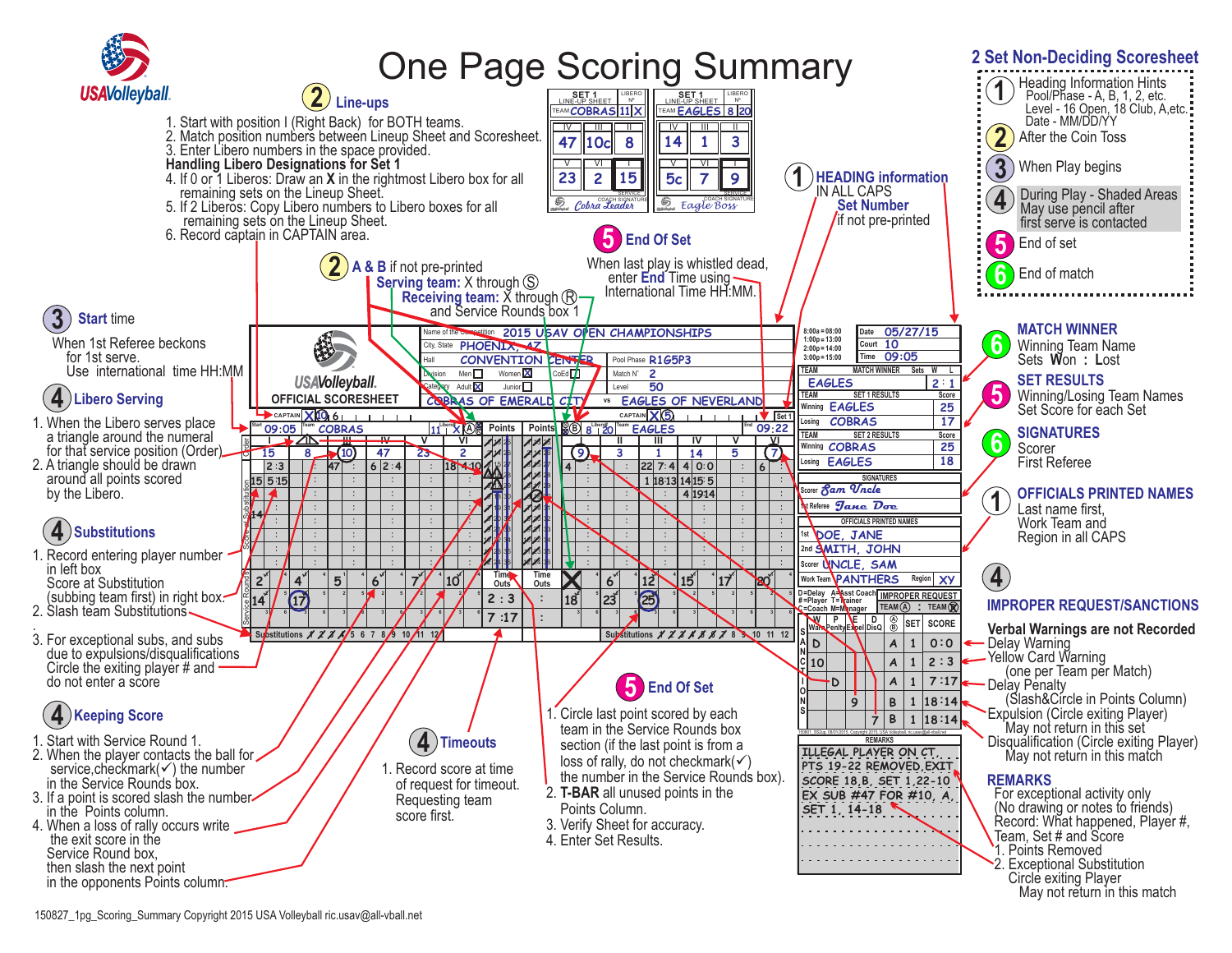

## **Deciding Set Scoresheet** Deciding Set Scoresheet Bcoresheet Deciding Set Scoresheet Record Information Record Information the same as:

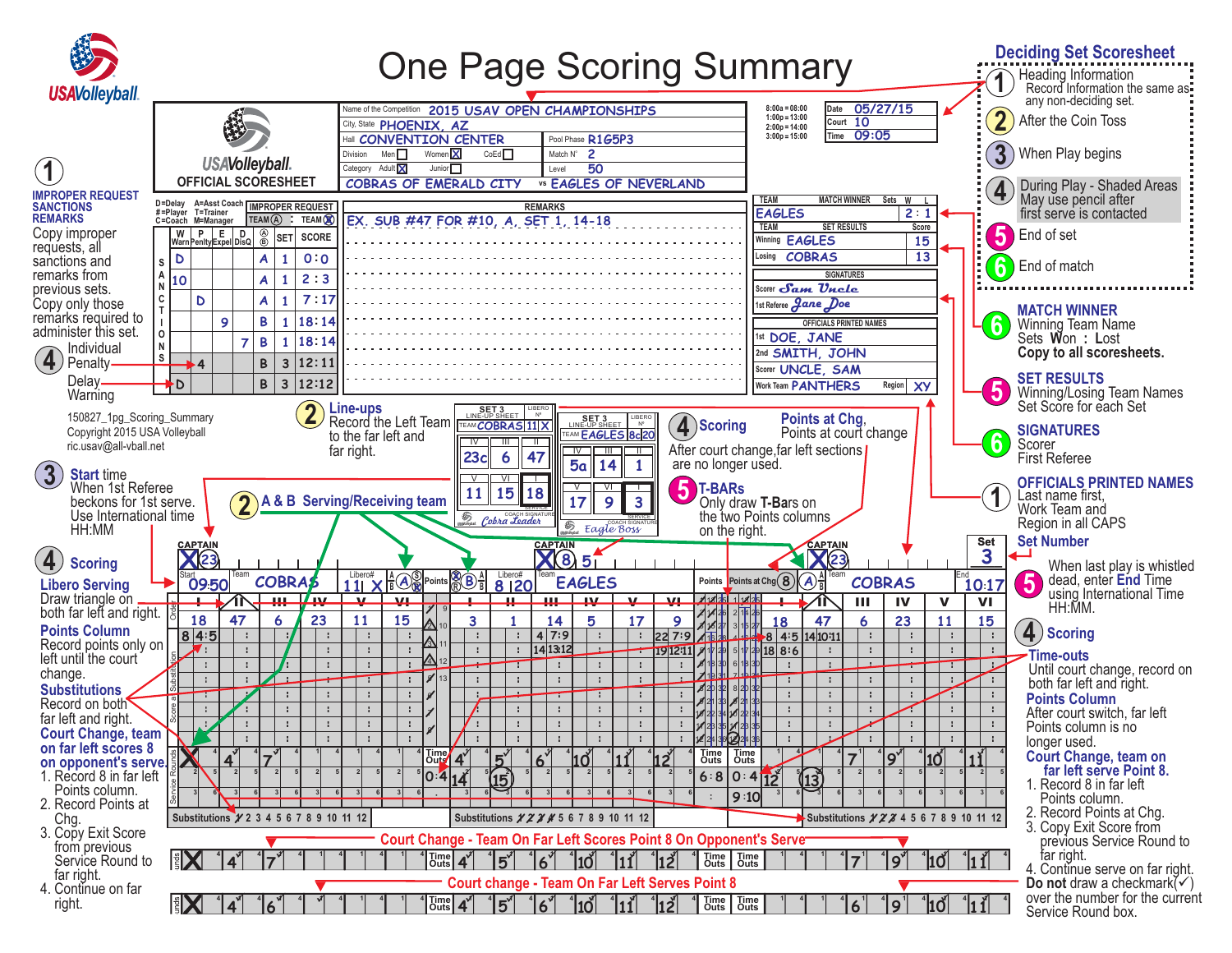

### **SCORER TIPS AND REMINDERS**

- 1. **ALL CAPITAL LETTERS** throughout the scoresheet.
- 2. **ALL** information prior to the first serve and after the last point should be in **blue or black INK**.
- 3. In the **OFFICIALS** section, **LAST NAME**, **FIRST NAME**.
- 4. Tournament **Date** should be **SIX** characters, *mm/dd/yy* (example: 09/18/14).
- 5. All **TIMES** should be in **INTERNATIONAL TIME** (ex: 9am=09:00, 2:15pm=14:15).
- 6. After the coin toss, draw an '**X**' in **three** places:
	- Through the **S** of the **Serving** team;
	- Through the **R** of the **Receiving** team;
	- In the **SERVICE ROUNDS** box 1 for the Position I player of **Receiving** team.
- 7. Enter Team names on correct side of court.
- 8. Copy Items 1-7 to all non-deciding sets, remember to **alternate sides** for each team.
- 9. Captain Information goes into the **CAPTAIN** area (do not use **c** in the **ORDER** section).
- 10. **PENCIL** may be used from the first serve until final point is recorded.
- 11. Make a small checkmark ( $\vee$ ) through the number in the **Service Rounds** box for each player's **FIRST SERVE** (if a legal serve occurs).

#### **Exceptions:**

- a. Wrong server;
- b. Set point awarded to receiving team on loss of rally;
- c. In a deciding set, at the change of courts:
	- 1. When team on left serves point 8, draw a checkmark( $\vee$ ) on far left and transfer the last exit score from the previous server from the far left to the far right; no exit score is recorded in far left box, final exit score is recorded in far right box;
	- 2. When the team on the right earns point 8, or the team on the left earns point 8 on a loss of rally, transfer the last exit score from the previous server from the far left to the far right.

#### 12. **THREE** actions on **SUBSTITUTION**:

In the first available row of **Score at Substitution** in the correct **Order** column

a. Write the entering player  $\#$  in the left box;  $\frac{1}{1}$ **Points** Points b. Enter the score in the right box 15 (subbing team score first); In the **Substitutions** row 2 : 3 Substitutions  $\mathcal{X} \mathcal{Z}$  3 c. Slash the first un-slashed team substitution number. 13. **After** the **LAST POINT** is recorded (begin using pen): a. Record **END** time using **INTERNATIONAL TIME;** b. Circle **BOTH** final **EXIT SCORES** (**Service Rounds** section *ONLY*); c. Record team names and scores of set in **RESULTS** section; d. Cancel unused points (using **T-BARs)** in the **Points** column (both teams);  $\rightarrow$ e. Check score sheet for errors and proper count of substitutions; f. **SIGN** score sheet **AFTER** all information has been **VERIFIED**. 14. When match is finished: a. Enter the **MATCH WINNER** information; b. Have 1st Referee **SIGN** score sheet.

### **QUICK REFERENCE FOR PEN/PENCIL USAGE**

**INK**  (Before first serve)

- Heading Information
- **OFFICIALS PRINTED NAMES**
- **Team** names
- 3 'X's  $\circledast$   $\circledast$   $\circledast$  and  $\uparrow \searrow$
- Lineups (**Order**)
- Set **Start** time

(Everything during set play)

\_\_\_\_\_\_\_\_\_\_\_\_\_\_\_\_\_\_\_\_\_\_\_\_\_\_\_\_\_\_\_\_\_\_\_\_\_\_\_\_\_\_\_\_\_\_\_\_\_\_\_\_\_\_\_\_\_\_\_\_\_\_\_\_\_\_\_\_\_\_\_\_\_\_\_\_\_\_\_\_\_\_\_\_\_\_\_\_

**PENCIL** 

- Checkmark  $($   $\vee$   $)$  first serve
- Slashes in **Points** column
- Exit Score (**Service Rounds**)
- Substitutions and Timeouts
- Sanctions and Remarks

#### **INK**

(After last point recorded)

- Set **End** Time
- Circle final Exit Scores
- **SET RESULTS**
- **MATCH WINNER** (match end)
- T-BARs in **Points** column
- Signatures: Scorer, 1st Referee

160105 Scorer Tips Copyright 2015 USA Volleyball ric.usav@all-vball.net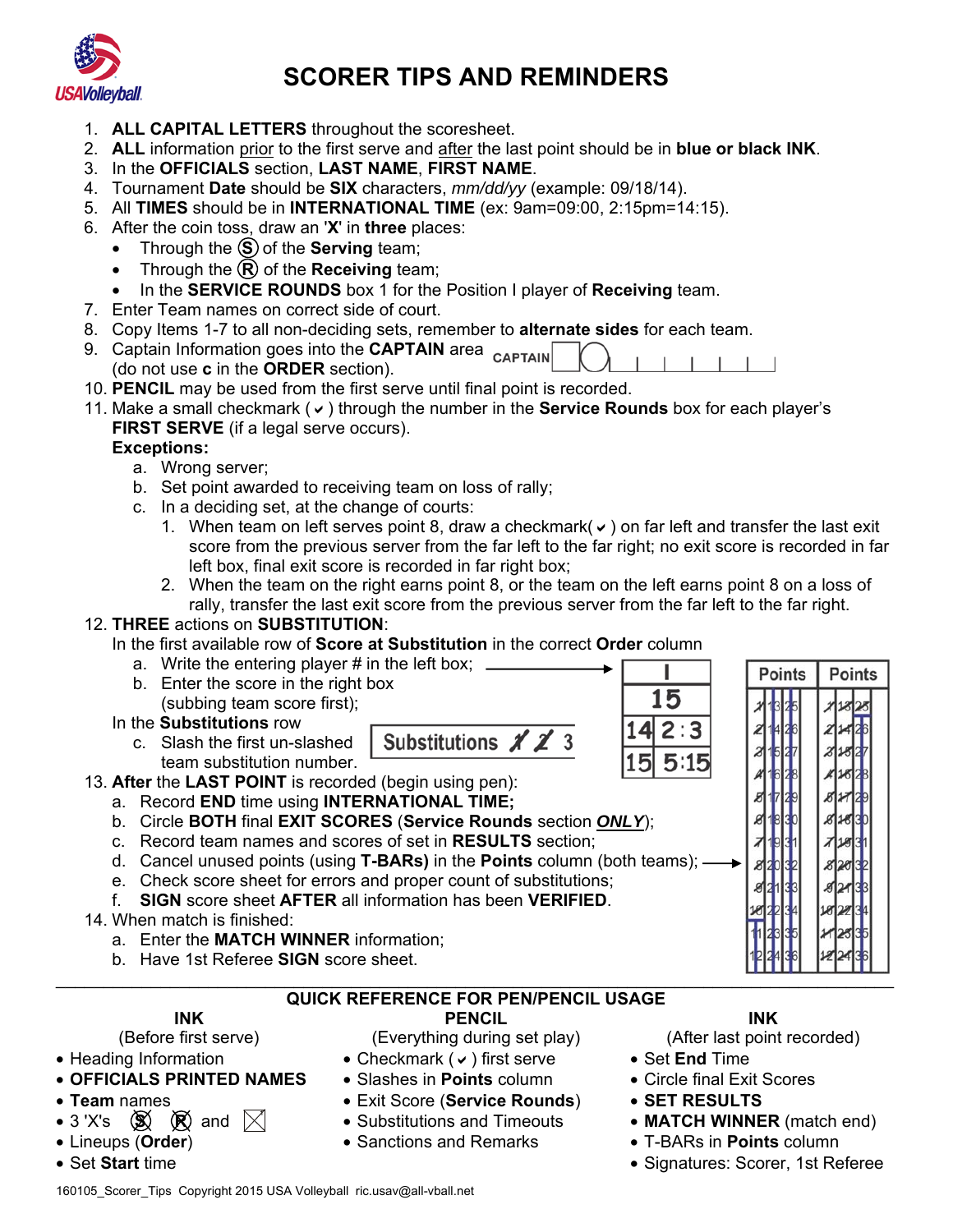

# **Scorer Tip Cards 01/05/2016**

To print on 8.5" x 11" paper (4 cards/page) Print Pages 1 & 2

To print on 4.25" x 5.50" Postcard (1 card/page) Print Pages 3 & 4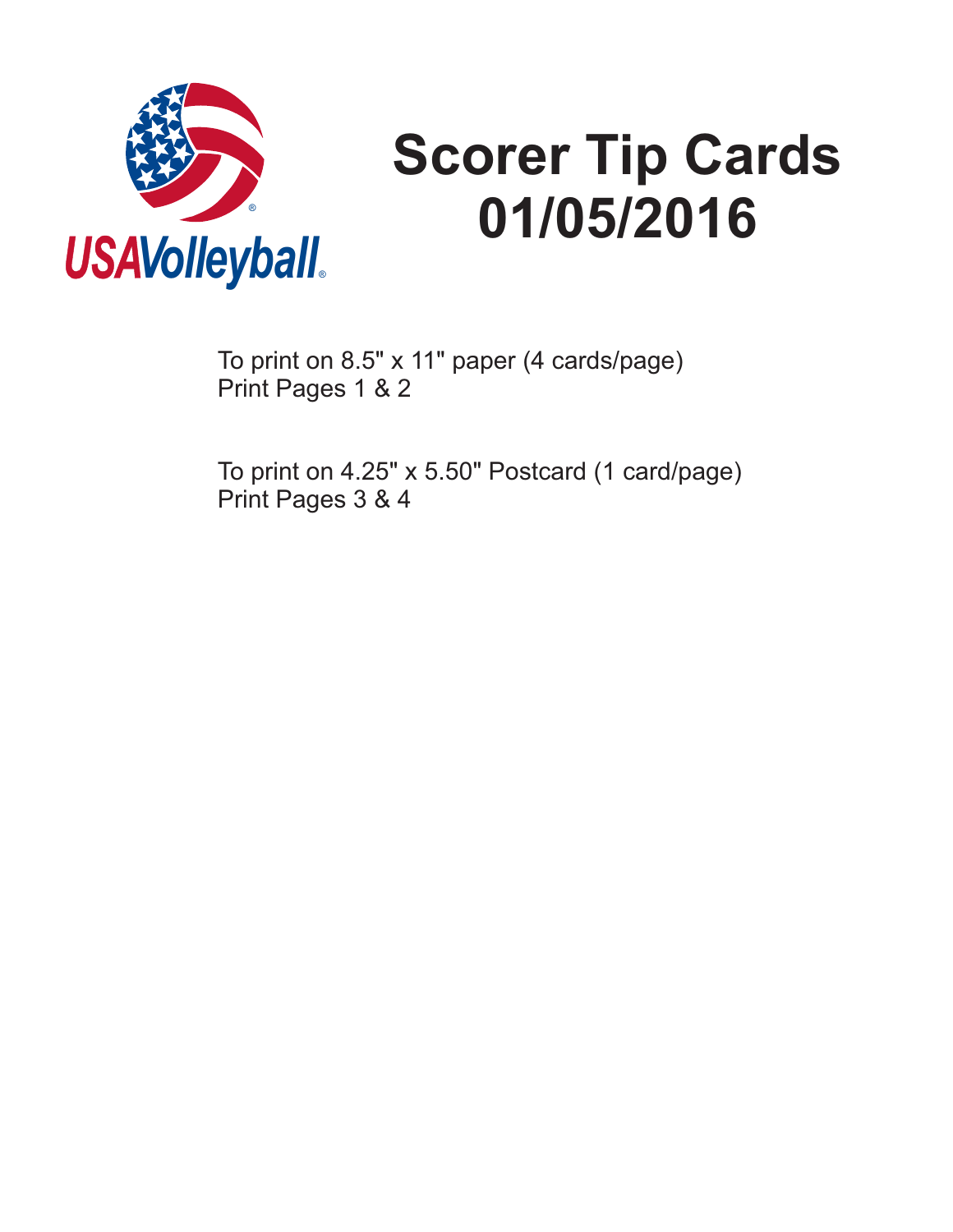#### **SCOREKEEPING TIPS AND REMINDERS**

- 1. ALL CAPITAL LETTERS throughout the score sheet.
- 2. ALL information prior to the first serve and after the last point should be in **Blue/Black Ink**.
- 3. In the OFFICIALS section, LAST NAME, FIRST NAME.
- 4. Tournament **DATE** should be **SIX** characters, mm/dd/yy (example: 09/18/04)
- 5. All **TIMES** should be in **INTERNATIONAL TIME** (ex: 9am=09:00, 2:15pm=14:15)
- 6. After the coin toss, draw an **'X'** in **THREE** places: (may be done for all non-deciding sets) 1. Through the S of the serving team;
	- 1. Through the **S** of the serving team;  $\hspace{2cm}$  2. Through the **R** of the receiving team; 3. In **SERVICE ROUNDS box 1** for the Position I player of **Receiving** team.
- 7. Record **CAPTAIN** information in **CAPTAIN** area: Do not use **c** in **ORDER** section:
- Captain from roster in square (X when not using rosters); Captain from line-up in circle. 8. Record **Start** time when first referee whistles for the first serve.
- 9. You may use **PENCIL** from the first serve until final point is recorded.
- **10. Draw a small checkmark (✓) over the number in the SERVICE ROUNDS box.** for each player's **FIRST SERVE** (if a legal serve). **Exceptions:**
	- a. Wrong server;
	- b. Set point awarded to receiving team on opponent's serve (opponent's loss of rally);
	- c. In a deciding set (on the far right), at the change of courts:
		- Team on the right scores point 8,
			- On the far right: Copy last exit score recorded on far left without a **checkmark;**
		- Team on the left **serves** point 8,
			- On the far left: Draw a **checkmark**, No exit score recorded;
			- On the far right: Copy last exit score recorded on far left without a **checkmark**, No **checkmark** in current server's **box**, record final exit score here.

160105\_Scorer\_TIPS\_Cards\_4.25x5.5 Copyright 2016 USA Volleyball ric.usav@all-vball.net

**SCOREKEEPING TIPS AND REMINDERS**

- 1. ALL CAPITAL LETTERS throughout the score sheet.
- 2. ALL information prior to the first serve and after the last point should be in **Blue/Black Ink**.
- 3. In the OFFICIALS section, LAST NAME, FIRST NAME.
- 4. Tournament **DATE** should be **SIX** characters, mm/dd/yy (example: 09/18/04)
- 5. All **TIMES** should be in **INTERNATIONAL TIME** (ex: 9am=09:00, 2:15pm=14:15)
- 6. After the coin toss, draw an **'X'** in **THREE** places: (may be done for all non-deciding sets)
	- 1. Through the **S** of the serving team;  $\hspace{2cm}$  2. Through the **R** of the receiving team; 3. In **SERVICE ROUNDS box 1** for the Position I player of **Receiving** team. 1. Through the **S** of the serving team;
- 7. Record **CAPTAIN** information in **CAPTAIN** area; Do not use **c** in **ORDER** section; Captain from roster in square (X when not using rosters); Captain from line-up in circle.
- 8. Record **Start** time when first referee whistles for the first serve.
- 9. You may use **PENCIL** from the first serve until final point is recorded.
- **10. Draw a small checkmark (✓) over the number in the SERVICE ROUNDS box.** for each player's **FIRST SERVE** (if a legal serve). **Exceptions:**
	-
	- a. Wrong server;
	- b. Set point awarded to receiving team on opponent's serve (opponent's loss of rally);
	- c. In a deciding set (on the far right), at the change of courts:
		- Team on the right scores point 8,

On the far right: Copy last exit score recorded on far left without a **checkmark;**

• Team on the left **serves** point 8,

On the far left: Draw a **checkmark**, No exit score recorded;

On the far right: Copy last exit score recorded on far left without a **checkmark**, No **checkmark** in current server's **box**, record final exit score here.

160105\_Scorer\_TIPS\_Cards\_4.25x5.5 Copyright 2016 USA Volleyball ric.usav@all-vball.ne

**SCOREKEEPING TIPS AND REMINDERS**

- 1. ALL CAPITAL LETTERS throughout the score sheet.
- 2. ALL information prior to the first serve and after the last point should be in **Blue/Black Ink**.
- 3. In the OFFICIALS section, LAST NAME, FIRST NAME.
- 4. Tournament **DATE** should be **SIX** characters, mm/dd/yy (example: 09/18/04)
- 5. All **TIMES** should be in **INTERNATIONAL TIME** (ex: 9am=09:00, 2:15pm=14:15)
- 6. After the coin toss, draw an **'X'** in **THREE** places: (may be done for all non-deciding sets) 1. Through the **S** of the serving team;  $\hspace{2cm}$  2. Through the **R** of the receiving team; 1. Through the  $\mathbf S$  of the serving team;
	- 3. In **SERVICE ROUNDS box 1** for the Position I player of **Receiving** team.
- 7. Record **CAPTAIN** information in **CAPTAIN** area: Do not use **c** in **ORDER** section:
- Captain from roster in square (X when not using rosters); Captain from line-up in circle.
- 8. Record **Start** time when first referee whistles for the first serve.
- 9. You may use **PENCIL** from the first serve until final point is recorded.
- **10. Draw a small checkmark (✓) over the number in the SERVICE ROUNDS box.** for each player's **FIRST SERVE** (if a legal serve). **Exceptions:**
	- a. Wrong server;
	- b. Set point awarded to receiving team on opponent's serve (opponent's loss of rally);
	- c. In a deciding set (on the far right), at the change of courts:
		- Team on the right scores point 8, On the far right: Copy last exit score recorded on far left without a **checkmark;**
		- Team on the left **serves** point 8,
			- On the far left: Draw a **checkmark**, No exit score recorded;

On the far right: Copy last exit score recorded on far left without a **checkmark**,

160105\_Scorer\_TIPS\_Cards\_4.25x5.5 Copyright 2016 USA Volleyball ric.usav@all-vball.net

#### **SCOREKEEPING TIPS AND REMINDERS**

- 1. ALL CAPITAL LETTERS throughout the score sheet.
- 2. ALL information prior to the first serve and after the last point should be in **Blue/Black Ink**. *USAVolleyball*®
- 3. In the OFFICIALS section, LAST NAME, FIRST NAME.
- 4. Tournament **DATE** should be **SIX** characters, mm/dd/yy (example: 09/18/04)
- 5. All **TIMES** should be in **INTERNATIONAL TIME** (ex: 9am=09:00, 2:15pm=14:15)
- 6. After the coin toss, draw an **'X'** in **THREE** places: (may be done for all non-deciding sets)
	- 1. Through the **S** of the serving team;  $\hspace{2cm}$  2. Through the **R** of the receiving team; 1. Through the  $\mathbf S$  of the serving team;
	- 3. In **SERVICE ROUNDS box 1** for the Position I player of **Receiving** team.
- 7. Record **CAPTAIN** information in **CAPTAIN** area; Do not use **c** in **ORDER** section; Captain from roster in square (X when not using rosters); Captain from line-up in circle.
- 8. Record **Start** time when first referee whistles for the first serve.
- 9. You may use **PENCIL** from the first serve until final point is recorded.
- **10. Draw a small checkmark (✓) over the number in the SERVICE ROUNDS box.** for each player's **FIRST SERVE** (if a legal serve). **Exceptions:**
	- a. Wrong server;
	- b. Set point awarded to receiving team on opponent's serve (opponent's loss of rally);
	- c. In a deciding set (on the far right), at the change of courts:
		- Team on the right scores point 8,
			- On the far right: Copy last exit score recorded on far left without a **checkmark;**
		- Team on the left **serves** point 8,
			- On the far left: Draw a **checkmark**. No exit score recorded:

On the far right: Copy last exit score recorded on far left without a **checkmark**, No **checkmark** in current server's **box**, record final exit score here.

160105\_Scorer\_TIPS\_Cards\_4.25x5.5 Copyright 2016 USA Volleyball ric.usav@all-vball.net

*USAVolleyball*®





*USAVolleyball*®

No **checkmark** in current server's **box**, record final exit score here.

编 *USAVolleyball*®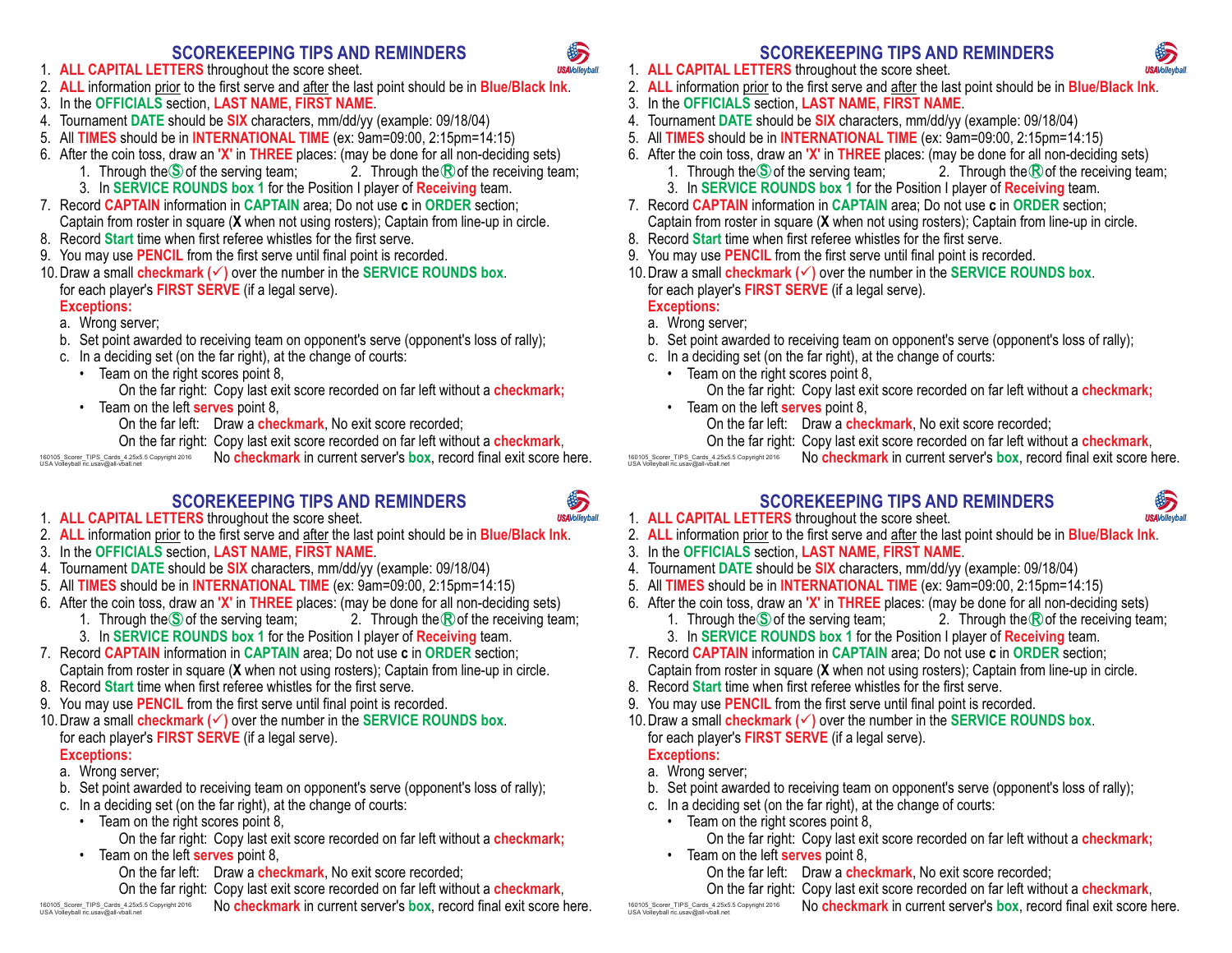

USA Volleyball ric.usav@all-vball.n

USA Volleyball ric.usav@all-vball.ne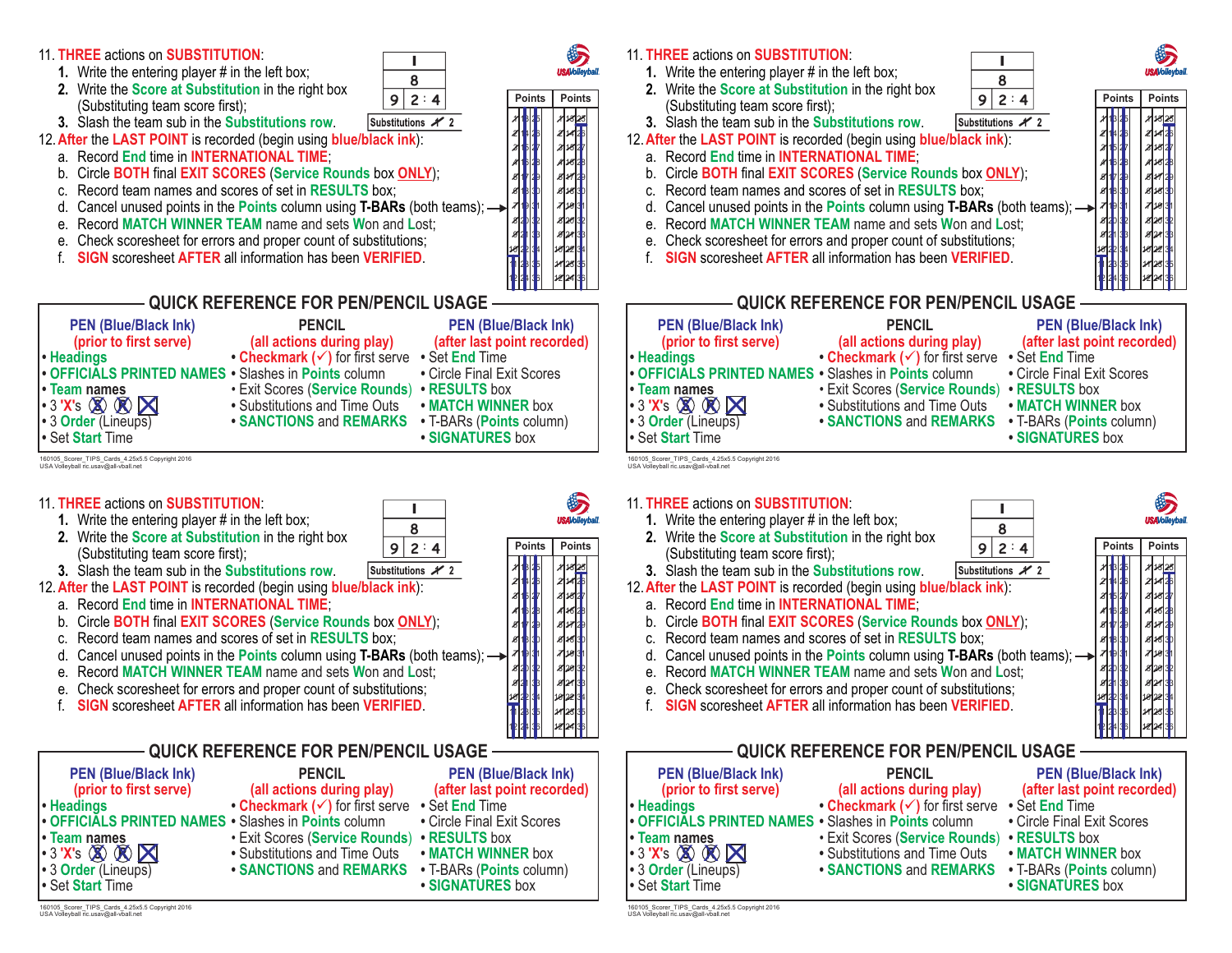#### **SCOREKEEPING TIPS AND REMINDERS**

- 1. ALL CAPITAL LETTERS throughout the score sheet.
- 2. ALL information prior to the first serve and after the last point should be in **Blue/Black Ink**.
- 3. In the OFFICIALS section, LAST NAME, FIRST NAME.
- 4. Tournament **DATE** should be **SIX** characters, mm/dd/yy (example: 09/18/04)
- 5. All **TIMES** should be in **INTERNATIONAL TIME** (ex: 9am=09:00, 2:15pm=14:15)
- 6. After the coin toss, draw an **'X'** in **THREE** places: (may be done for all non-deciding sets)
	- 1. Through the S of the serving team;  $\hspace{2cm}$  2. Through the R of the receiving team;
	- 3. In **SERVICE ROUNDS box 1** for the Position I player of **Receiving** team.
- 7. Record **CAPTAIN** information in **CAPTAIN** area: Do not use **c** in **ORDER** section: Captain from roster in square (**X** when not using rosters); Captain from line-up in circle.
- 8. Record **Start** time when first referee whistles for the first serve.
- 9. You may use **PENCIL** from the first serve until final point is recorded.
- **10. Draw a small checkmark (✓) over the number in the SERVICE ROUNDS box.** for each player's **FIRST SERVE** (if a legal serve). **Exceptions:**
	- a. Wrong server;
	- b. Set point awarded to receiving team on opponent's serve (opponent's loss of rally);
	- c. In a deciding set (on the far right), at the change of courts:
		- Team on the right scores point 8,
			- On the far right: Copy last exit score recorded on far left without a **checkmark;**
		- Team on the left **serves** point 8,

On the far left: Draw a **checkmark**. No exit score recorded:

On the far right: Copy last exit score recorded on far left without a **checkmark**,

160105\_Scorer\_TIPS\_Cards\_4.25x5.5 Copyright 2016 USA Volleyball ric.usav@all-vball.net

No **checkmark** in current server's **box**, record final exit score here.

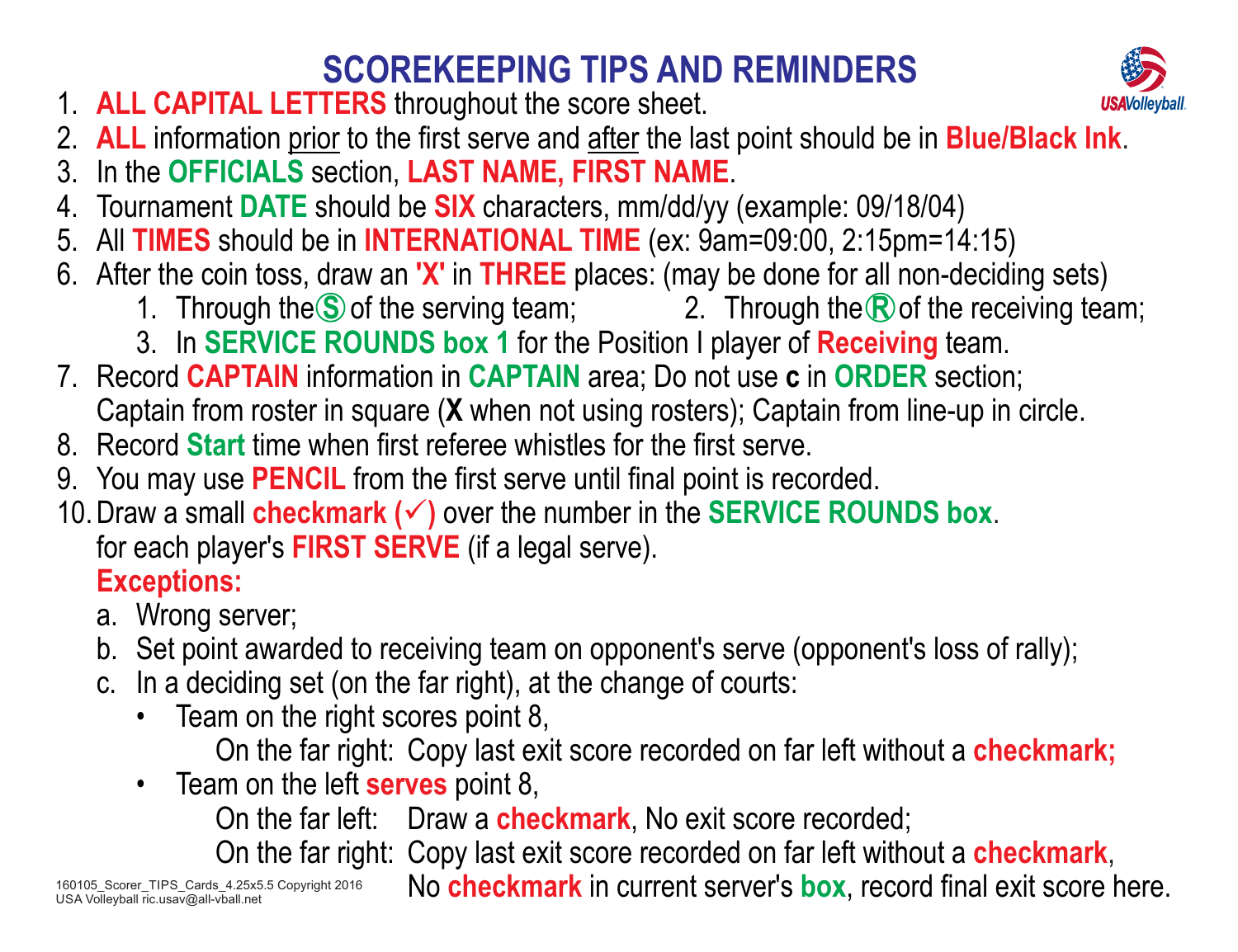160105\_Scorer\_TIPS\_Cards\_4.25x5.5 Copyright 2016 USA Volleyball ric.usav@all-vball.net

#### 11. THREE actions on SUBSTITUTION.

- **1.** Write the entering player # in the left box;
- **2.** Write the **Score at Substitution** in the right box (Substituting team score first);
- **3.** Slash the team sub in the **Substitutions row**.
- 12. After the LAST POINT is recorded (begin using **blue/black ink**):
	- a. Record **End** time in **INTERNATIONAL TIME**:
	- **b.** Circle BOTH final EXIT SCORES (Service Rounds box ONLY);
	- c. Record team names and scores of set in **RESULTS** box;
	- d. Cancel unused points in the **Points** column using **T-BARs** (both teams);  $\rightarrow$
	- **e.** Record **MATCH WINNER TEAM** name and sets **W**on and Lost;
	- e. Check scoresheet for errors and proper count of substitutions;
	- f. SIGN scoresheet AFTER all information has been VERIFIED.

#### **QUICK REFERENCE FOR PEN/PENCIL USAGE**

**PEN (Blue/Black Ink) (prior to first serve)**

- **• Headings**
- **•**• OFFICIALS PRINTED NAMES • Slashes in Points column
- **• names Team**
- **•** 3 **'X'**s **(X) (K) 1** $\boxtimes$
- **•** 3 (Lineups) **Order**
- **•** Set Time **Start**

**PENCIL**

#### **(all actions during play)**

- **Checkmark (✓)** for first serve
- 
- Exit Scores (**Service Rounds**)
- **•** Substitutions and Time Outs
- **• SANCTIONS REMARKS** and
- **PEN (Blue/Black Ink) (after last point recorded)**
- Set **End** Time
- **•** Circle Final Exit Scores
- **• RESULTS** box
- **• MATCH WINNER** box
- T-BARs (**Points** column)
- **• SIGNATURES** box

**: 924Substitutions X 2** 

*I***8**



**Points**

**/ / / /**

**/ / / / / / / / /**

**/ / /** **/ / /**

**/ / /**

**/ / /**

**Points**

**/**

**/ / / / / / / / /**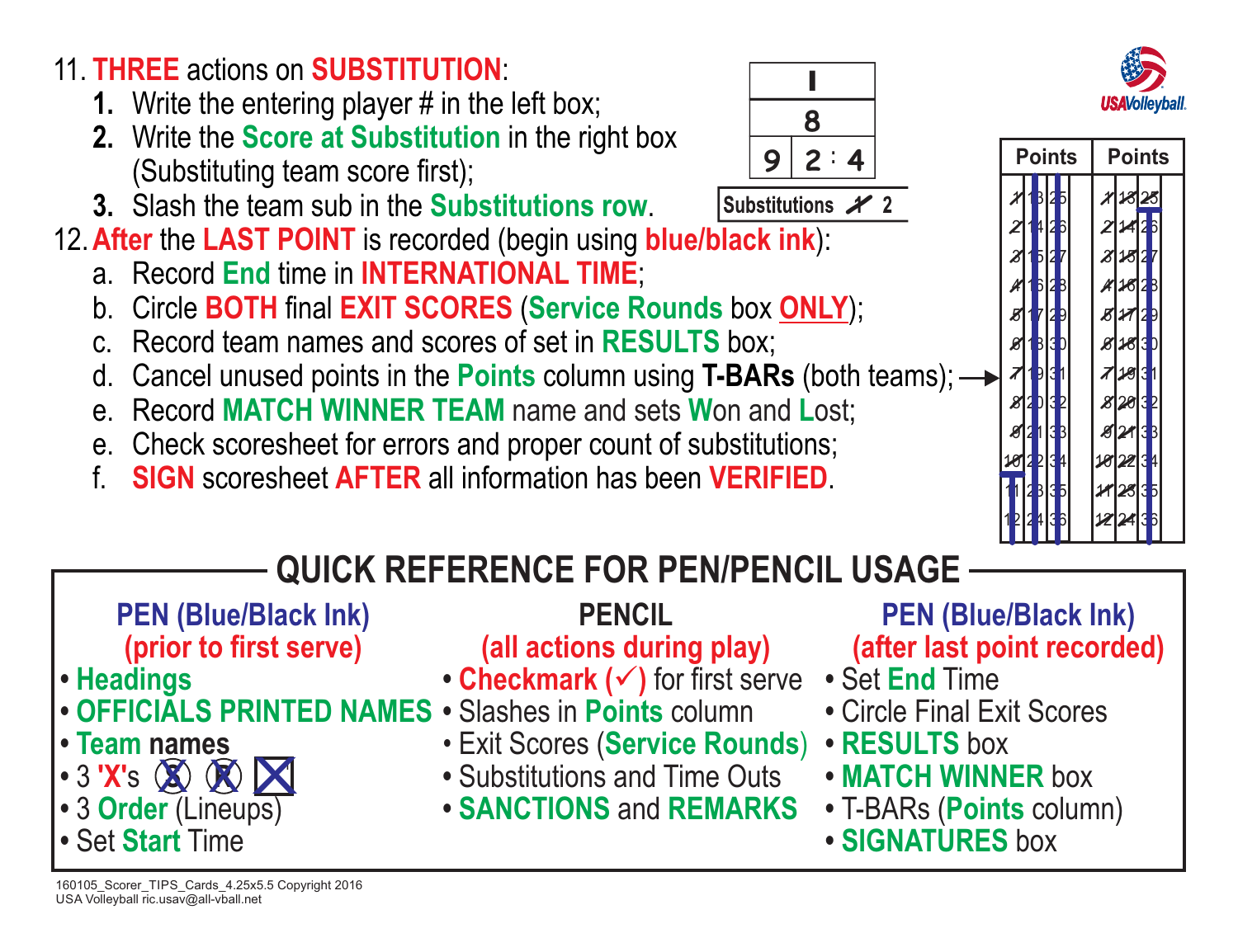

## **DCR EXAMPLELIBERO CONTROL SHEET Rev 08/27/15**



**SET 3**

| AorB<br>$\boldsymbol{A}$ | <b>SP</b> | Libero<br>IR.<br>LOST<br>BOYS | AorB          | $\left(\widehat{\mathsf{B}}\right)$ SP | Libero<br>$ 20 $ WIZARDS<br>6 | AorB |     | $(A)$ SP LOST BOYS |
|--------------------------|-----------|-------------------------------|---------------|----------------------------------------|-------------------------------|------|-----|--------------------|
|                          | 15        |                               |               | 9                                      | RL9                           |      | 15  |                    |
|                          | 8         |                               | $\mathbf{  }$ | 3                                      |                               |      | 8   | L8                 |
| $\mathbb{H}$             | 17        |                               | $\mathbb{H}$  |                                        |                               | ШI   | 17  |                    |
|                          | .47       |                               | V             |                                        | 22                            | IV   | .47 |                    |
| V                        | 23        | L23                           |               | 5                                      |                               | V    | 23  |                    |
|                          |           |                               | VII           | 7                                      |                               |      |     | K 2                |

150827\_EX\_LCS Copyright 2015 USA Volleyball ric.usav@all-vball.net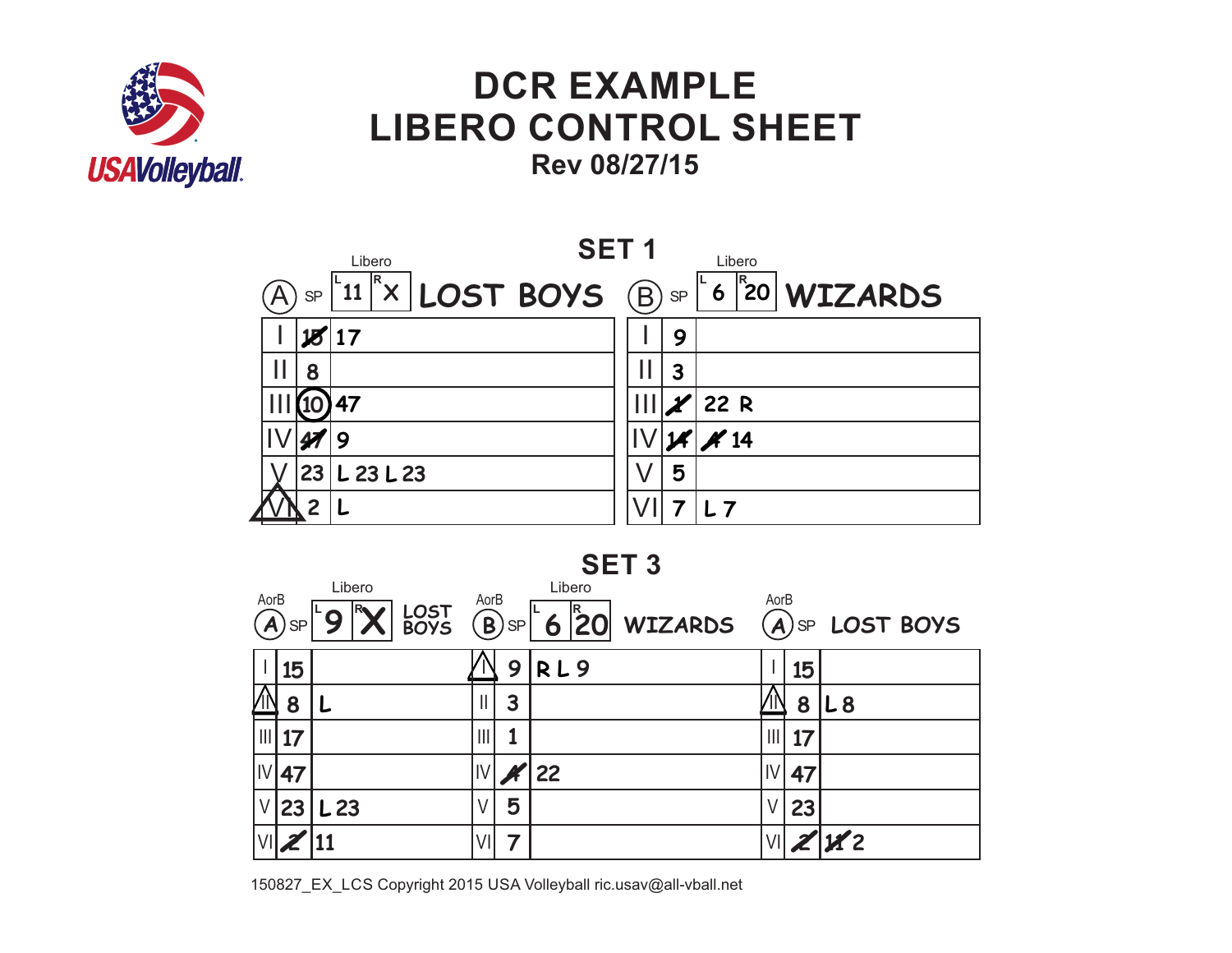|             |              |                                         |                       |             |              |                                      |   | City, State JEFFERSON CITY, MO<br>Hall                                          |                             |                                |                                   |                                                     | Name of the Competition 2015 USAV OPEN CHAMPIONSHIPS |                                    |                                                                     |                                                 |                |    |                      | $8:00a = 08:00$<br>$1:00p = 13:00$<br>$2:00p = 14:00$<br>$3:00p = 15:00$ |                                  | Date<br>Court 15<br>Time | 06/07/15<br>16:10                |            |                     |
|-------------|--------------|-----------------------------------------|-----------------------|-------------|--------------|--------------------------------------|---|---------------------------------------------------------------------------------|-----------------------------|--------------------------------|-----------------------------------|-----------------------------------------------------|------------------------------------------------------|------------------------------------|---------------------------------------------------------------------|-------------------------------------------------|----------------|----|----------------------|--------------------------------------------------------------------------|----------------------------------|--------------------------|----------------------------------|------------|---------------------|
|             |              |                                         |                       |             |              |                                      |   | Division                                                                        | Men $\overline{\mathsf{X}}$ |                                | Women $\square$                   |                                                     | JEFF CITY TRUMAN HALL<br>CoEd                        | Pool Phase R2M6P4<br>Match N°<br>3 |                                                                     |                                                 |                |    |                      |                                                                          |                                  |                          |                                  |            |                     |
|             |              |                                         | <b>USAVolleyball.</b> |             |              |                                      |   | Category Adult X                                                                |                             |                                | Junior $\Box$                     |                                                     |                                                      | 60<br>Level                        |                                                                     |                                                 |                |    |                      |                                                                          |                                  |                          |                                  |            |                     |
|             |              | <b>OFFICIAL SCORESHEET</b>              |                       |             |              |                                      |   |                                                                                 |                             |                                |                                   |                                                     | WIZARDS OF EMERALD CITY VS LOST BOYS OF NEVERLAND    |                                    |                                                                     |                                                 |                |    | <b>TEAM</b>          |                                                                          |                                  |                          | <b>MATCH WINNER</b>              | Sets       | W                   |
|             |              |                                         |                       |             |              | D=Delay A=Asst Coach MPROPER REQUEST |   |                                                                                 |                             |                                |                                   |                                                     | <b>REMARKS</b>                                       |                                    |                                                                     |                                                 |                |    | <b>TEAM</b>          |                                                                          | <b>LOST BOYS</b>                 | <b>SET RESULTS</b>       |                                  |            | 2:1<br>Score        |
|             |              | #=Player T=Trainer<br>C=Coach M=Manager |                       |             |              | TEAM $\text{A}$ : TEAM $\text{R}$    |   |                                                                                 |                             |                                |                                   |                                                     | EX SUB 47 FOR 10, A, SET 1, 14-21                    |                                    |                                                                     |                                                 |                |    |                      |                                                                          | Winning WIZARDS                  |                          |                                  |            | 25                  |
|             |              | W P E D<br>Warn Penity Expel DisQ       |                       | $\circledR$ | <b>SET</b>   | <b>SCORE</b>                         |   |                                                                                 |                             |                                |                                   |                                                     | ILLEGAL PLAYER ON CT, PTS 19-24 REMOVED, RESTORED    |                                    |                                                                     |                                                 |                |    |                      |                                                                          | Losing LOST BOYS                 |                          |                                  |            | 17                  |
| S           |              |                                         |                       |             |              | 0:0                                  |   |                                                                                 |                             |                                |                                   |                                                     | 1 PENALTY POINT, EXIT SCORE 19, B, SET 1, 24-14      |                                    |                                                                     |                                                 |                |    |                      |                                                                          |                                  | <b>SIGNATURES</b>        |                                  |            |                     |
| N           | D            |                                         |                       | A           | $\mathbf{1}$ |                                      |   |                                                                                 |                             |                                |                                   |                                                     |                                                      |                                    |                                                                     |                                                 |                |    | Scorer               |                                                                          | <b><i><u>Sam Vncle</u></i></b>   |                          |                                  |            |                     |
|             | 10           |                                         |                       | A           | $\mathbf{1}$ | 4:6                                  |   |                                                                                 |                             |                                |                                   |                                                     |                                                      |                                    |                                                                     |                                                 |                |    |                      | 1st Referee                                                              | Jane Doe                         |                          |                                  |            |                     |
|             |              | D                                       |                       | A           | $\mathbf{1}$ | 10:18                                |   |                                                                                 |                             |                                |                                   |                                                     |                                                      |                                    |                                                                     |                                                 |                |    |                      |                                                                          |                                  |                          | <b>OFFICIALS PRINTED NAMES</b>   |            |                     |
|             |              |                                         |                       |             |              |                                      |   |                                                                                 |                             |                                |                                   |                                                     |                                                      |                                    |                                                                     |                                                 |                |    |                      |                                                                          | 1st DOE, JANE                    |                          |                                  |            |                     |
| O           |              |                                         |                       |             |              |                                      |   |                                                                                 |                             |                                |                                   |                                                     |                                                      |                                    |                                                                     |                                                 |                |    |                      |                                                                          | 2nd SMITH, JAX                   |                          |                                  |            |                     |
| S           |              |                                         |                       |             |              |                                      |   |                                                                                 |                             |                                |                                   |                                                     |                                                      |                                    |                                                                     |                                                 |                |    |                      |                                                                          | Scorer UNCLE, SAM                |                          |                                  |            |                     |
|             |              |                                         |                       |             |              |                                      |   | 150719 SS1up, 08/01/2015, Copyright 2015, USA Volleyball, ric.usay@all-yball.ne |                             |                                |                                   |                                                     |                                                      |                                    |                                                                     |                                                 |                |    |                      |                                                                          | Work Team TIN MEN                |                          |                                  | Region     | <b>OZ</b>           |
|             |              |                                         | CAPTAIN $9(10)$       |             |              |                                      |   |                                                                                 |                             |                                |                                   |                                                     |                                                      |                                    |                                                                     |                                                 |                |    | CAPTAIN $X(6)$ 5     |                                                                          |                                  |                          |                                  | <b>Set</b> |                     |
|             | <b>Start</b> |                                         | Team                  |             |              |                                      |   |                                                                                 |                             |                                |                                   |                                                     |                                                      |                                    |                                                                     |                                                 |                |    |                      |                                                                          |                                  |                          |                                  | End        |                     |
|             |              |                                         |                       |             |              |                                      |   |                                                                                 |                             |                                |                                   |                                                     |                                                      |                                    |                                                                     |                                                 | Team           |    |                      |                                                                          |                                  |                          |                                  |            |                     |
|             |              | 16:10                                   |                       |             |              | <b>LOST BOYS</b>                     |   |                                                                                 |                             | 11 <sub>1</sub><br>$\mathbf v$ | $\overrightarrow{\text{Libero#}}$ | $\mathbb{E}(\mathcal{A})_{\mathbb{R}}^{\mathbb{S}}$ | <b>Points</b>                                        | <b>Points</b>                      | $\left \frac{\mathbf{X}}{\mathbf{B}}\left(\mathbf{B}\right)\right $ | $\overbrace{ }^{Libero\#}_{\qquad \  \  }$<br>6 |                |    | <b>WIZARDS</b>       |                                                                          |                                  |                          |                                  |            | 16:42               |
| Order       |              |                                         | Ш                     |             |              | Ш                                    |   | IV                                                                              |                             |                                |                                   | Vſ                                                  | 1232                                                 | 1 18 23                            |                                                                     |                                                 | Ш              |    | Ш<br>1               |                                                                          | IV                               |                          | $\mathbf v$                      |            | VI                  |
|             |              | 15                                      | 8                     | ÷           |              | (10)                                 |   | 47                                                                              |                             | 23                             |                                   | $\overline{c}$                                      | 8/15                                                 | 2 14 26<br>215                     | 9                                                                   |                                                 | 3              |    |                      |                                                                          | 14                               |                          | 5                                |            | 7                   |
|             | 17           | 4:6                                     |                       | ÷           | 47           |                                      | 9 | 5:6<br>÷                                                                        |                             | ÷                              |                                   |                                                     |                                                      | 16                                 |                                                                     |                                                 |                | 22 | 7:5<br>÷             | $\overline{\mathbf{4}}$                                                  | 0:0                              |                          |                                  |            |                     |
|             |              |                                         |                       |             |              |                                      |   |                                                                                 |                             |                                |                                   |                                                     |                                                      |                                    |                                                                     |                                                 |                |    |                      |                                                                          | 14 15:7                          |                          |                                  |            |                     |
|             |              |                                         |                       |             |              | ÷                                    |   | ÷                                                                               |                             | ÷                              |                                   |                                                     |                                                      | 118                                |                                                                     |                                                 |                |    |                      |                                                                          |                                  |                          |                                  |            |                     |
|             |              |                                         |                       |             |              | ÷                                    |   |                                                                                 |                             | ÷                              |                                   |                                                     |                                                      | C                                  |                                                                     |                                                 |                |    |                      |                                                                          |                                  |                          |                                  |            |                     |
|             |              |                                         |                       |             |              |                                      |   |                                                                                 |                             |                                |                                   |                                                     |                                                      |                                    |                                                                     |                                                 |                |    |                      |                                                                          |                                  |                          |                                  |            |                     |
| Score       |              |                                         |                       |             |              |                                      |   |                                                                                 |                             |                                |                                   |                                                     | الا                                                  | 10129                              |                                                                     |                                                 |                |    |                      |                                                                          |                                  |                          |                                  |            |                     |
|             |              |                                         |                       |             |              |                                      |   |                                                                                 |                             |                                |                                   |                                                     | $ \mathcal{H} $<br>3)Б                               | 28 35                              |                                                                     |                                                 |                |    |                      |                                                                          |                                  |                          |                                  |            |                     |
|             |              |                                         |                       |             |              |                                      |   |                                                                                 |                             |                                |                                   |                                                     | 12<br>3 <sub>5</sub>                                 | 12 24 36                           |                                                                     |                                                 |                |    |                      |                                                                          |                                  |                          |                                  |            |                     |
|             |              | 4                                       | 4                     |             | 5            | 4                                    | 6 | ᄿ                                                                               | 7                           |                                | 10 <sup>1</sup>                   |                                                     | <b>Time</b><br>Outs                                  | <b>Time</b><br>Outs                | $\overline{\mathbf{0}}^{\mathcal{M}}$                               | 6                                               |                | 12 |                      | 15 <sup>1</sup>                                                          |                                  | 16 <sup>2</sup>          |                                  | 20         | √<br>4              |
|             | 14           |                                         | $\ket{17}$            |             |              | 5<br>$\overline{2}$                  |   | $\overline{2}$                                                                  | 2                           | 5                              | $\overline{2}$                    | 5                                                   | 4:6                                                  | ÷,                                 | 19 <sup>2</sup>                                                     | (25)                                            | 5 <sup>5</sup> |    | 5 <sup>1</sup><br>21 |                                                                          | 5 <sup>1</sup><br>2 <sup>1</sup> |                          | 2 <sup>1</sup><br>5 <sup>1</sup> |            | 5<br>$\overline{2}$ |
| Service Rou |              | 6                                       |                       | 6           |              | 3<br>6                               |   | 3<br>6                                                                          | 3                           | 6                              | 3                                 |                                                     | 10:18                                                | ÷,                                 | 3 <sup>1</sup>                                                      | 6                                               | 6              |    | 3 <br>6              |                                                                          | 3 <sup>1</sup><br>6              |                          | 3 <br>6 <sup>1</sup>             |            | 6<br>3 <sup>1</sup> |